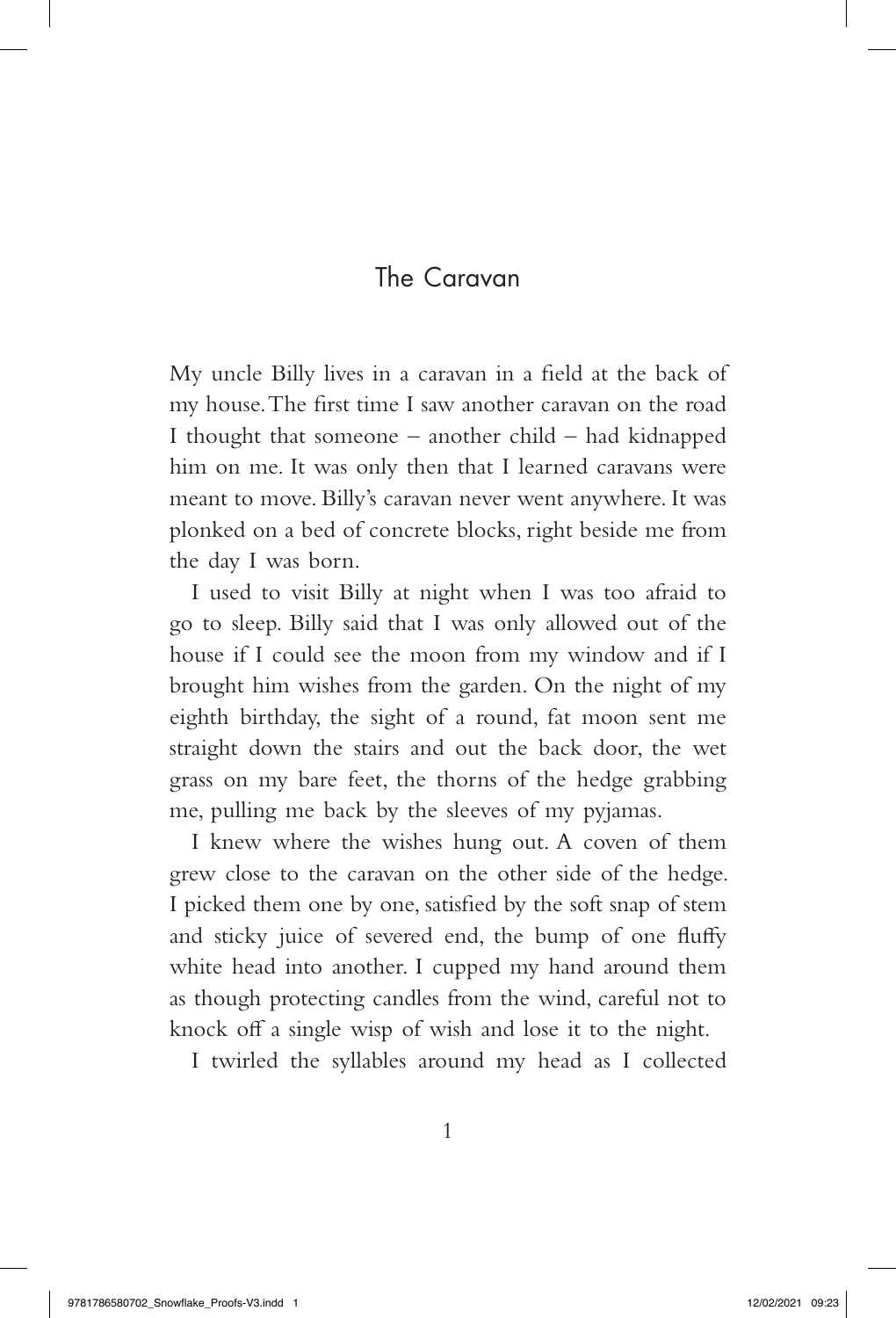them – dandelion, dandelion, dandelion. Earlier that day, we had looked up the word in the big dictionary underneath Billy's bed. He explained that it came from the French term – *dents de lion –* lion's teeth. The dandelion began as a pretty thing and the petals of its skirt were pointy and yellow like a tutu.

'This is its daytime dress but the flower eventually needs to go to sleep. It withers and looks tired and haggard and just when you think its time is  $up'$  – Billy held up his fist – 'it turns into a clock.' He uncurled his fingers and produced a white candy-floss dandelion from behind his back. 'A puff-ball moon. A holy communion of wishes.' He let me blow the wishes away like birthday candles. 'A constellation of dreams.'

Billy marvelled at the bouquet of wishes I presented to him when he opened the caravan door. I picked as many as I could find to impress him.

'I knew it,' he said. 'I just knew that the moon would come out for your birthday.'

We filled an empty jam jar with water and blew the cottony heads of the dandelions into it, their feathers floating on the meniscus like tiny swimmers lying on their backs. I closed the lid on the jar and shook the wishes, celebrating them, watching them dance. We left the jar on top of a dank stack of newspapers to stare out of the caravan's plastic window.

Billy heated a saucepan of milk on the hob of his gas cooker. His kitchen looked like a toy I hoped to get for Christmas. It always surprised me when it worked in real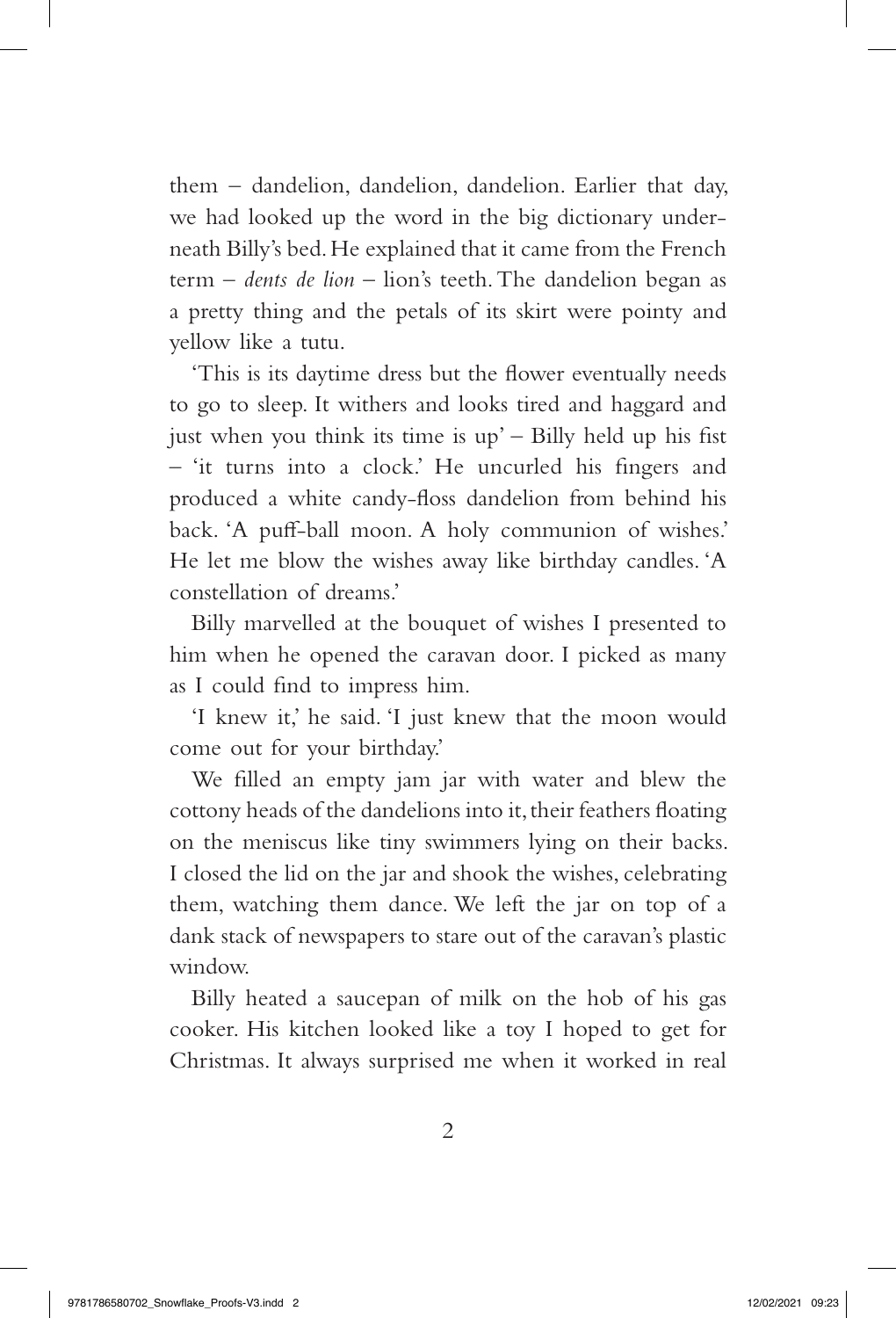life. He let me stir the milk until it bubbled and formed little white sheets of skin that I pulled away with the back of a spoon. He poured in the chocolate powder and I whisked the spoon around and around until my arm hurt. We tipped the steaming brown stream into a flask and brought it up to the roof to watch the stars.

It took days for the dandelion seeds to fully submerge in the jar. They clung to the surface, hanging from their ceiling of water until it seemed like they either gave up or got bored. Just when the world thought they were goners, tiny little green shoots appeared like plant mermaids growing tails underwater. Billy called me to come over and marvel at the stubborn little yokes, the wishes that refused to die.

❅

Today is my eighteenth birthday. I'm a bit nervous knocking on Billy's door. I don't really visit him at night anymore. The outside of the caravan is cold against my knuckles. It has a lining of rubber along the sides like a fridge door. I dig my nails into the squishiness and tear a bit away. It comes off in a smooth strip like a sliver of fat off a ham. There is a shuffle of papers and the squeeze of steps across the floor. Billy opens the door and tries his best not to seem surprised to see me.

'Well,' he says, making his way back to his armchair.

'Sleeping Beauty,' I greet him. He didn't get up for milking this morning and I had to do it for him.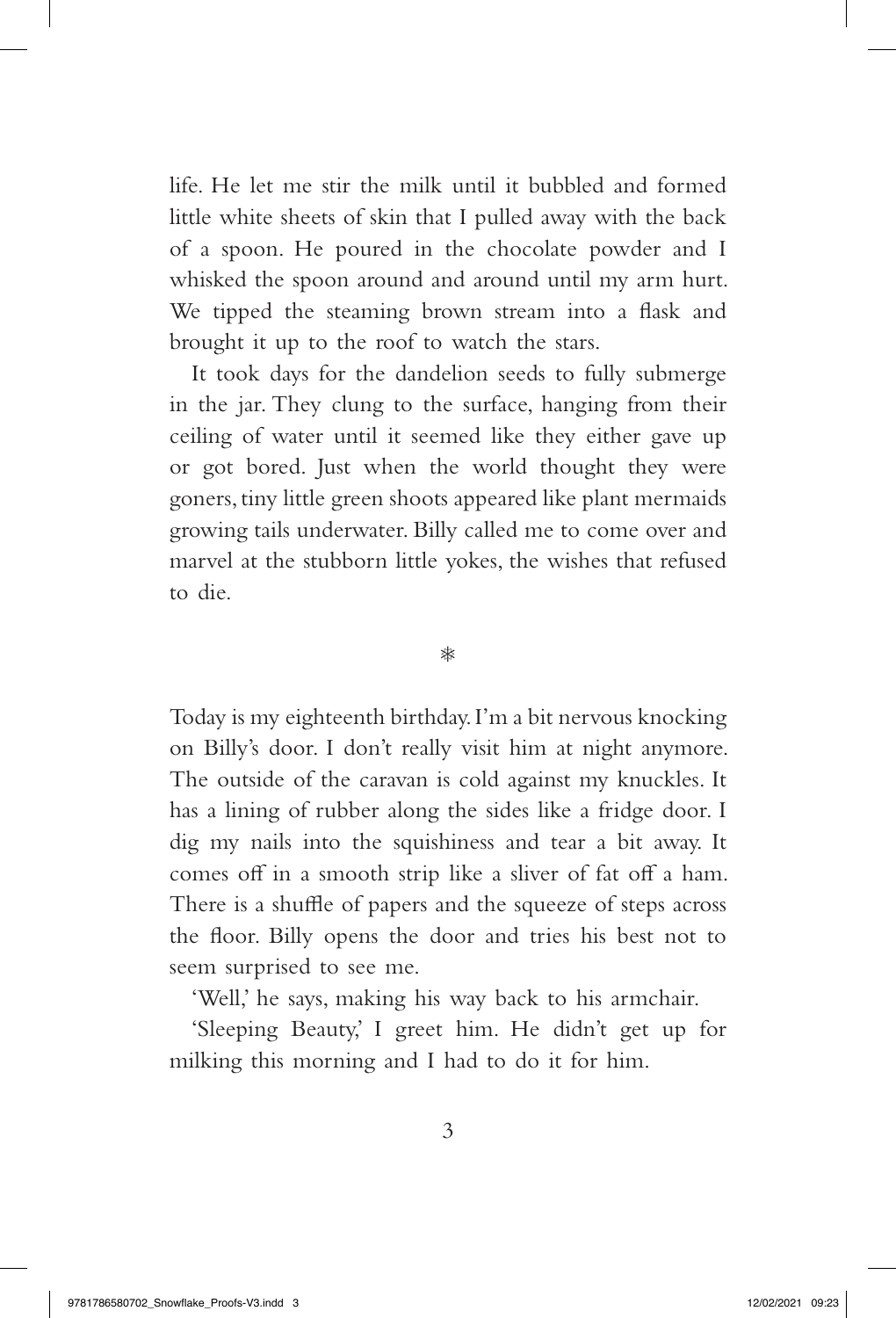'Yeah, sorry about that.'

'On my birthday and all,' I say.

'Oh fucking hell.' He grimaces. 'It's a wonder St James didn't leave you in the *leaba.'*

'He didn't know. Mam forgot to tell him.'

'We're an awful shower. What one is it anyway? Sweet sixteen?'

'Egotistic eighteen.'

It's a small victory to see his face scrunch into an amused grin. I wait until he turns his back to fill the kettle.

'The offers for college came out today,' I say.

He turns off the tap and looks back to me. 'Was that today?'

'Yeah. I got into Trinity. I'm starting next week.'

He looks sad. Then he grips his hands on both sides of my shoulders and lets out a sigh. 'I'm fucking delighted for you.'

'Thanks.'

'Fuck the tea,' he says, waving the idea away. 'Fuck the tea, I'll get the whiskey.'

He rummages around in the press. Plates rattle and a tower of bowls topples over. Billy attempts to knee the avalanche of crockery back into place. I want to clean up the mess to have something to do, but then he stands up, emerging from the press triumphant with a bottle of Jameson.

'Happy birthday Debs,' Billy says.

'Thanks.' I take the bottle of whiskey from him like it's a prize in a raffle.

We're both standing awkwardly. I really don't want it to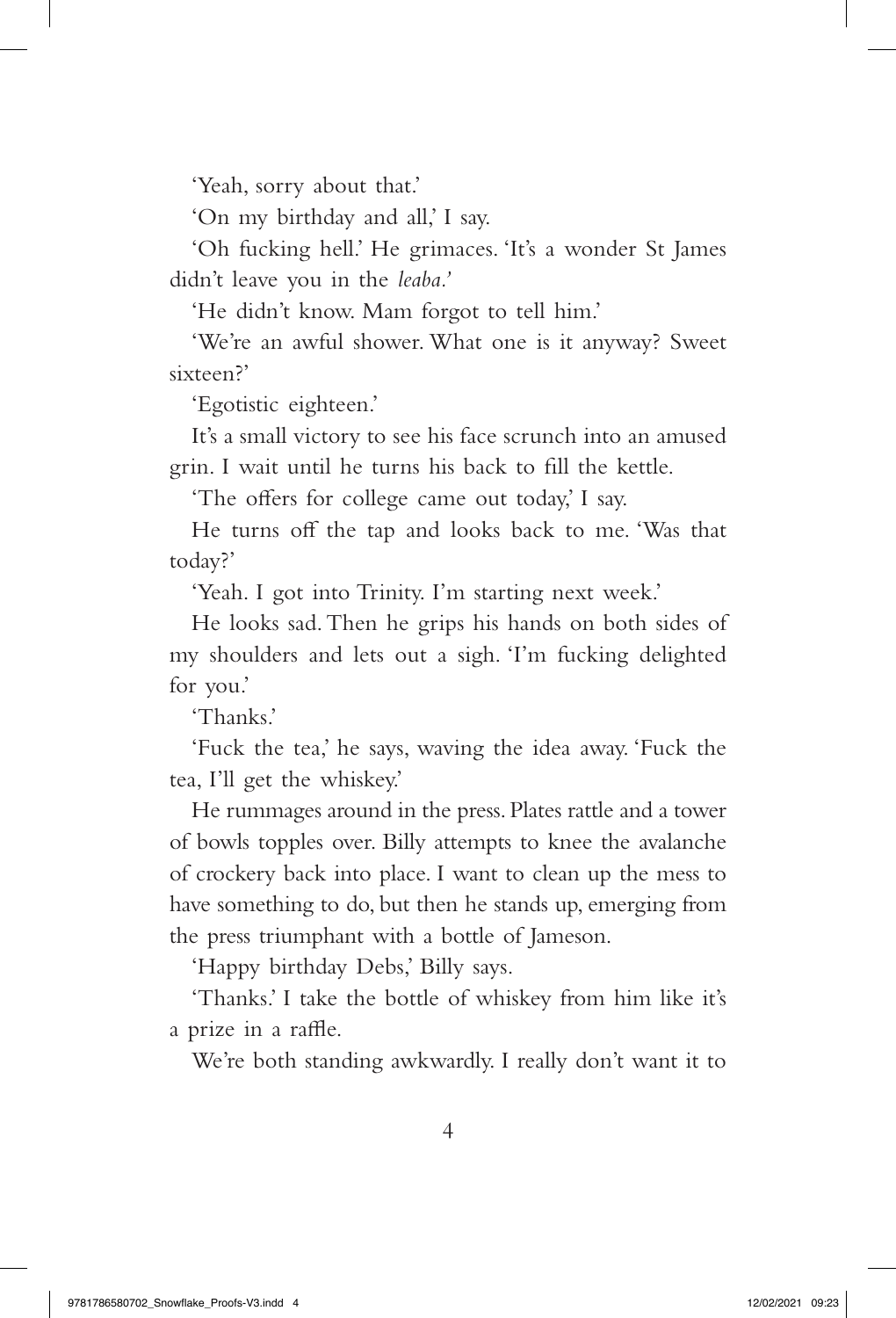be my idea. I'm supposed to be an adult. I can't beg for things to happen anymore.

'There's a clear sky up there tonight,' he says, finally.

'It's also fucking freezing,' I say.

'There's a hot water bottle in the press if you want it.' Billy reaches up to the door in the ceiling and pulls down the fold-up ladder to the roof. He stomps up the steps in his boots, trailing his sleeping bag behind him like a child going to bed.

I boil the kettle. The odd contents of the caravan peer at me. A wooden model of an old-fashioned aeroplane dangles over his bed. A tiny man is sitting on it as though it's a swing, a pair of binoculars in his hands. We christened him Pierre because he has a moustache.

The hot rubber of the water bottle warms my hands. I climb the steps of the ladder two by two until the night wind splashes my face. It feels like being on a boat. We crawl into our cocoons of sleeping bags and lie down on the galvanised metal sheet that covers Billy's home. The roof is cold and slippery under my hands. It feels like lying on a block of ice. We look at the sky as though it depends on us to hold it up there.

The view from the roof of the caravan is the only thing that doesn't get smaller the older I get. We can hear the cows' hooves swishing through the grass. They come mooching over and sniff around the place to see what's happening. I inhale the dank, musty sweat of the caravan off the sleeping bag. Billy smells of cigarettes and diesel. The sleeves of his jumper dangle over his fingerless woollen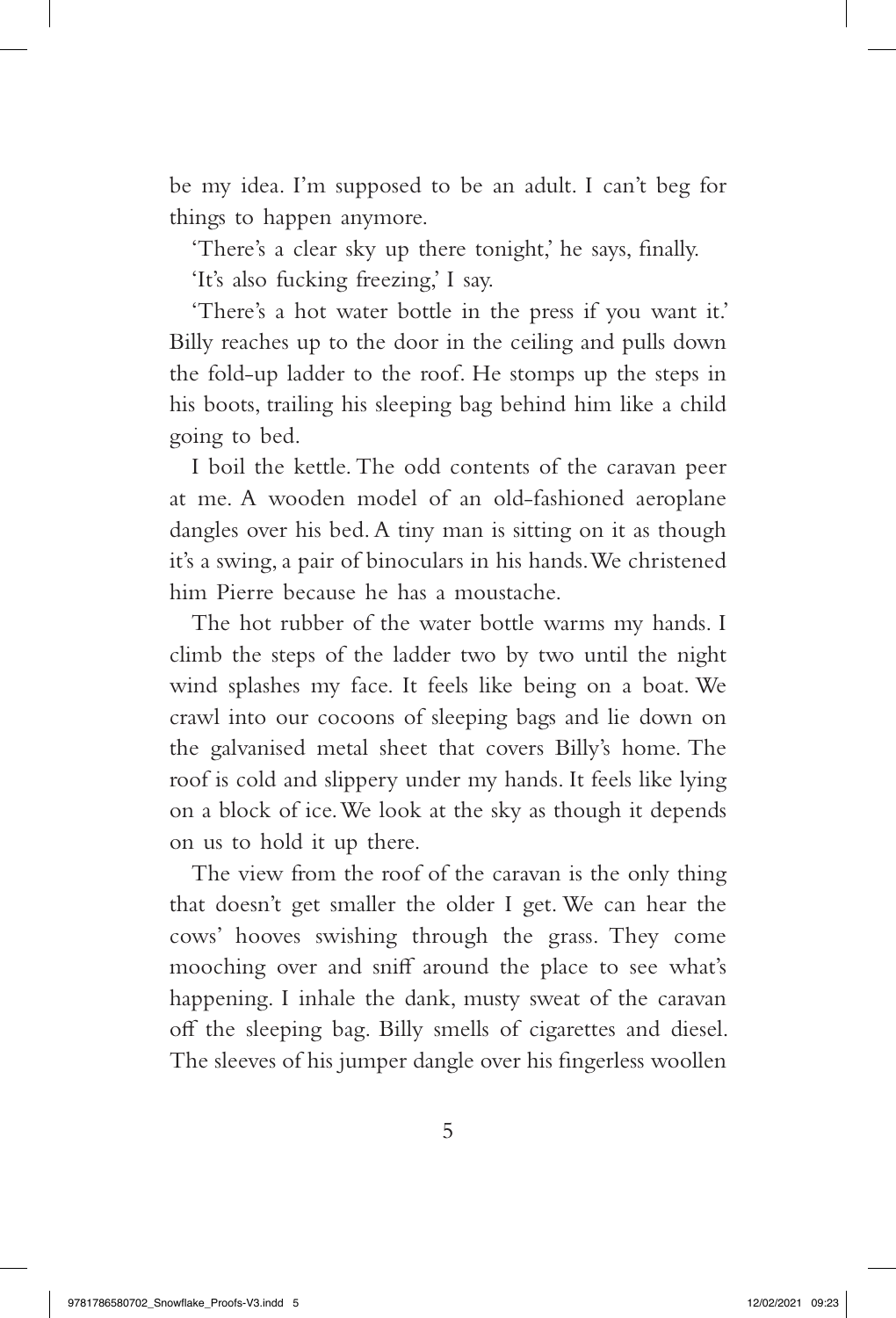gloves. A hedge of stubble prickles around his mouth and reaches across his cheekbones to join up with the hair behind his ears.

'You have a story for me,' Billy says.

'I don't feel like a story.'

'You do,' he says. 'I'll pick a star.'

I pretend to be unenthusiastic and fidget with the zip of my sleeping bag. I tuck my hair behind my ear and wait for him to land on a star.

'Can you see the North Star?'

'No, it's only the brightest star in the sky.'

'It's not, actually. The Dog Star is the brightest.'

'You told me the North Star was.'

'Well, I was wrong.'

'That's a shocker.'

'So you see it? I've shown you it before?'

'Only a couple hundred times, Billy, but you told me it was the brightest star in the sky.'

'It's the second brightest.'

'And I'm supposed to figure out the second brightest star?'

'It's the one with the W near it.'

'Yes, I know, it's the one that *seems* like the brightest . . . but it's not.'

'I'm just checking we're talking about the same one. Fucking hell. So, you see those five stars that make the wonky W near it?'

I squint up at the sky and try to connect the dots. I used to pretend I was able to see what Billy saw. I hate the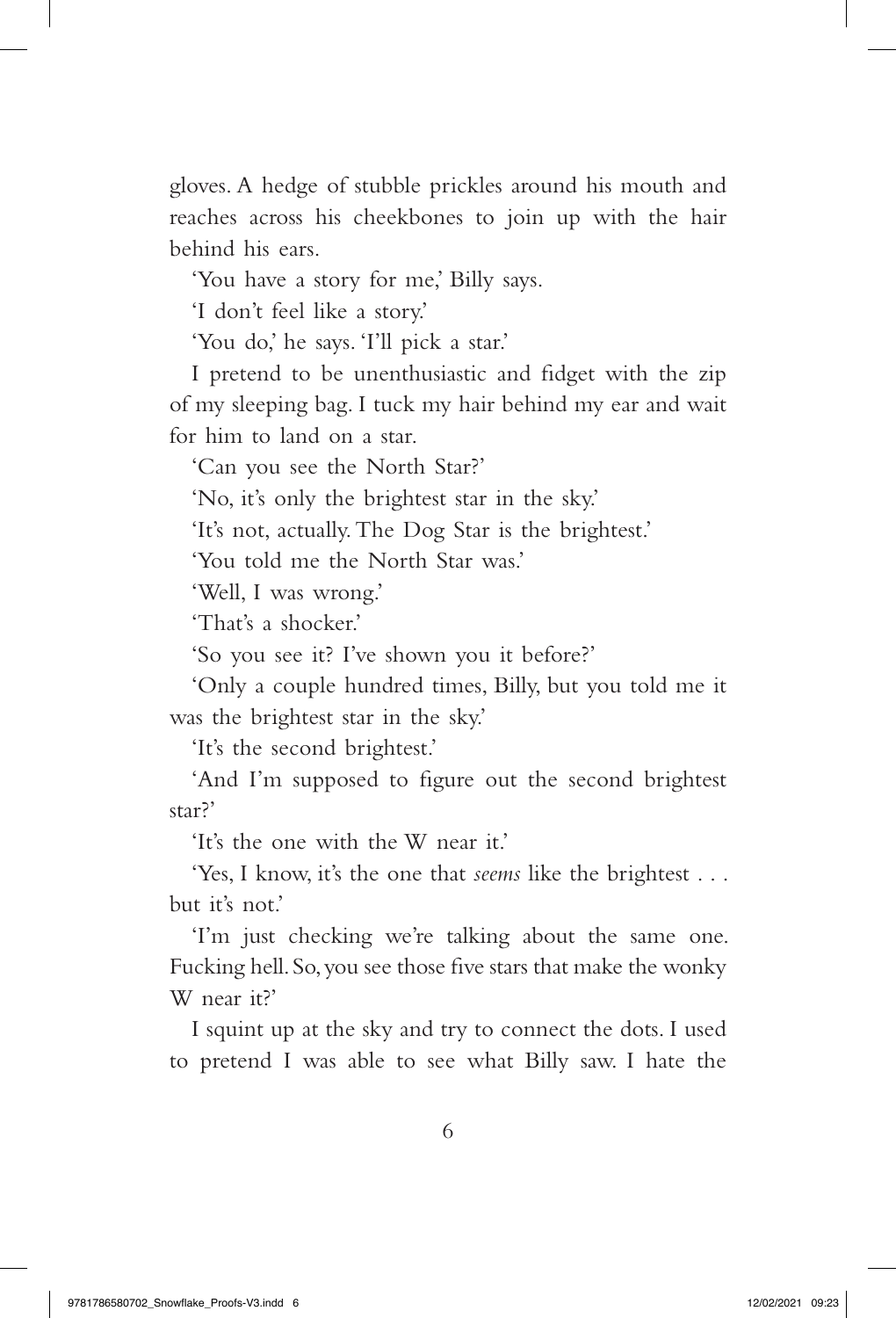effort of trying and still not being able to make things out. As far as I can tell it's like reading braille, only using lights that shine from billions upon billions of miles away. There are too many – the crowd of them all staring back at me is overwhelming.

The older I get, the more of an effort I make. Billy breaks the stars down into pictures and stories, and makes it easier to distinguish between them. The W is one of the easier ones to spot.

'Yeah, I know it,' I say. 'The one that looks like a rocking chair.'

'Exactly,' he says. I look over at his index finger pointing up, tracing the stars together in smooth, straight lines. 'Cassiopeia's chair.'

'I remember her.'

'Right so – tell me about her.'

'You know the story, Billy,' I say.

'I haven't heard you tell it before.'

I sigh to buy some time. The characters are beginning to congregate in my mind.

'Go on then,' Billy prompts.

'Cassiopeia was a queen in a past life – the wife of Cepheus,' I explain. 'He's up there too. Cassiopeia was gas. She was lovely like, but people thought she was strange. She wore her hair loose and went around in her bare feet all the time which people found shocking because she was supposed to be royalty. She gave birth to a daughter called Andromeda and she brought her up to love and respect herself – a radical idea, back in the day. Her free spirit was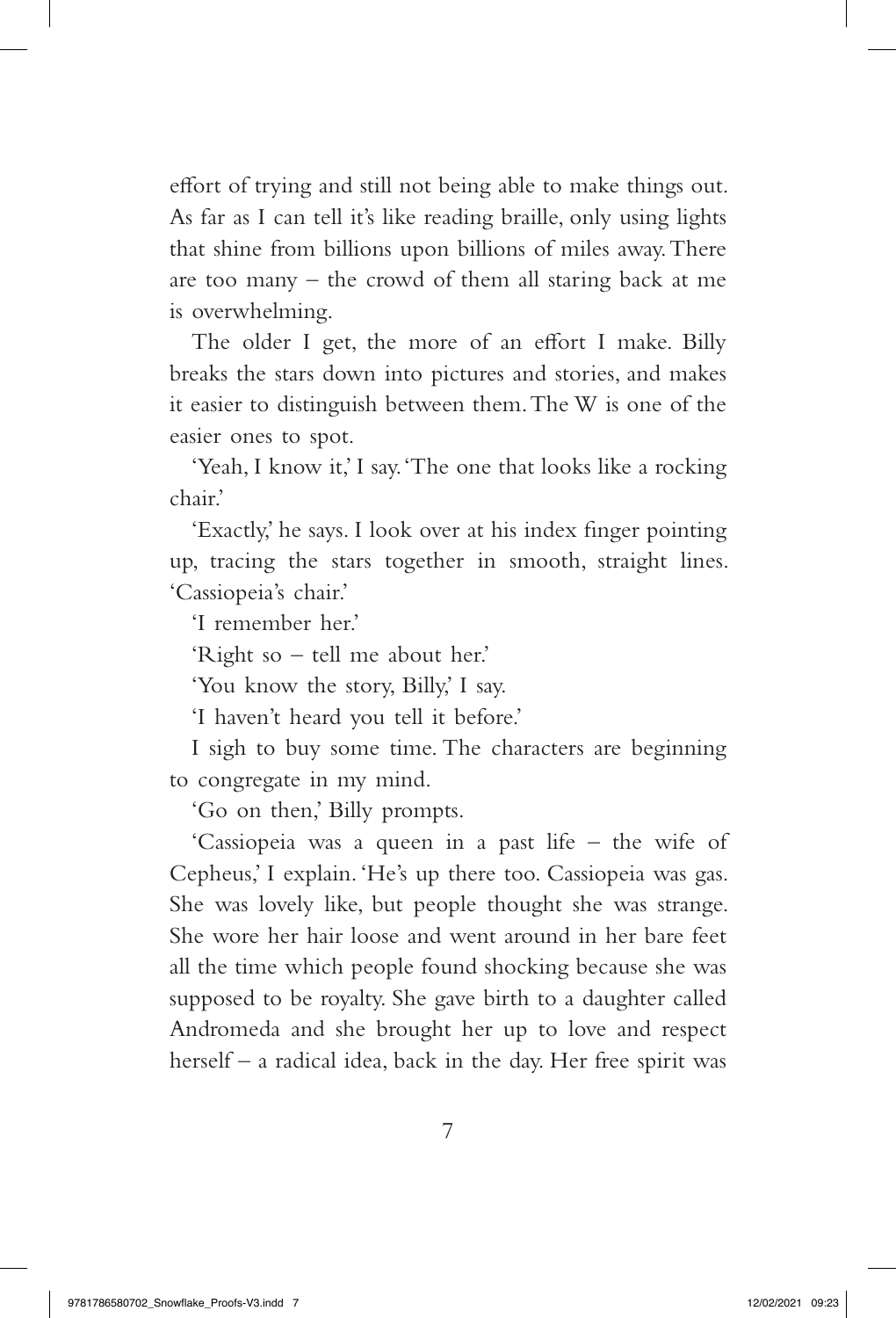mistaken for arrogance. Word got out that there was this hippie queen going around barefoot, loving herself and teaching her daughter to do the same. Poseidon wasn't having any of it. He decided to remind humans that they could not run the show. So he sent a sea monster to destroy her husband's kingdom. Cassiopeia was told that the only way to save the kingdom was to sacrifice her daughter, so she did. She chained Andromeda to a rock at the edge of a cliff and left her for dead.'

'The bitch,' Billy says.

'Well, she had no choice. It was either that or let the monster kill everyone.'

'The Greeks were fucking nuts. Can I guess what happened to Andromeda?'

'You can.'

'Rescued by prince charming?'

'Of course,' I say.

Billy passes me the bottle of whiskey. It burns my throat.

'Perseus killed the sea monster on his way back from slaying Medusa and Andromeda was obliged to marry him out of courtesy,' I say.

'Classic. And what happened to Cassiopeia?'

I point up to her. 'She's up there in her rocking chair. Poseidon tied her to it so that as she circles the North Pole, she is upside-down. She's stuck in that chair, spinning until the end of time.'

'Jesus,' Billy says. 'Spending half your time upside-down. It might make you see the world differently.'

'I'd just be dizzy.'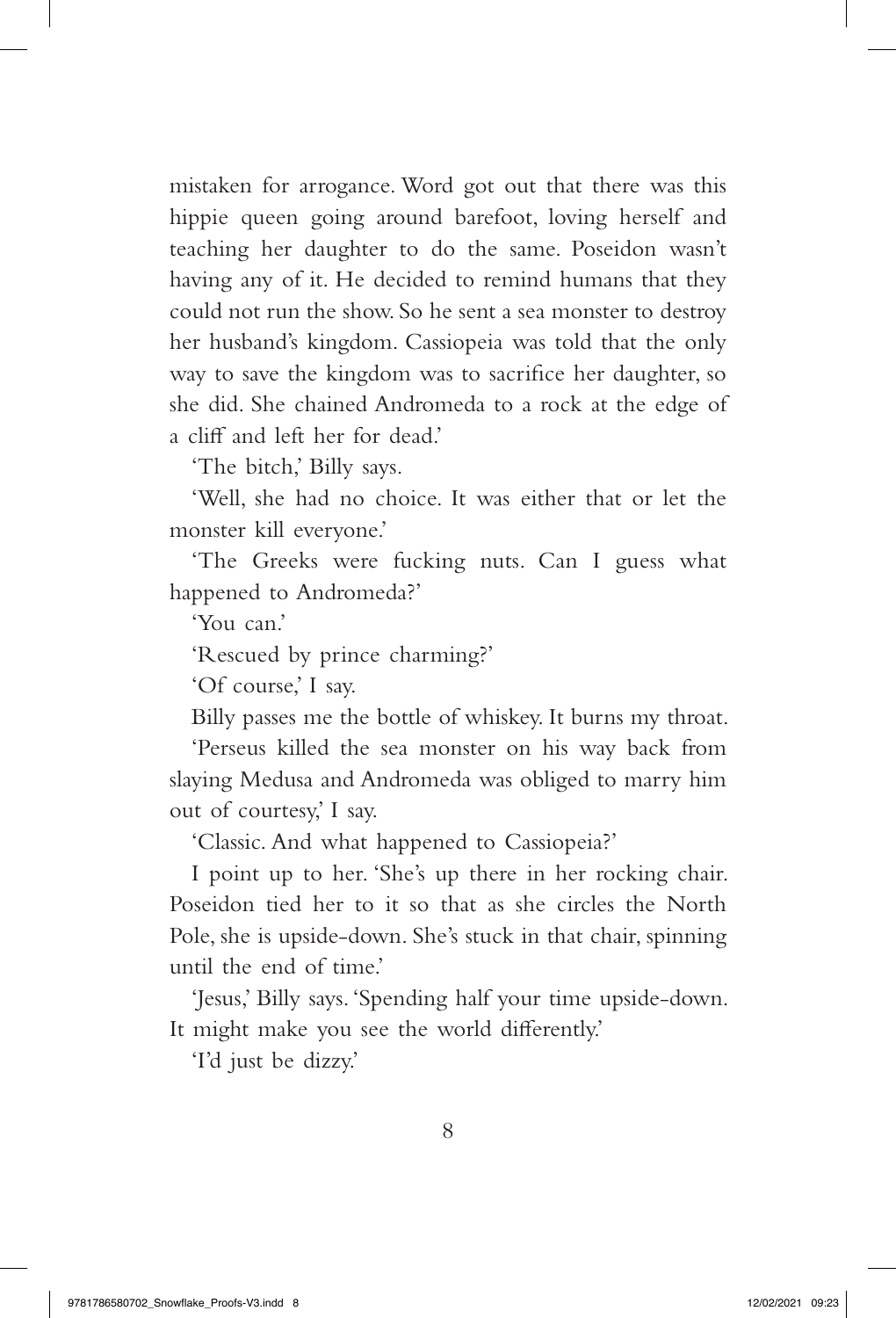'Maybe you would at first, but you might get used to it.'

'I'm happy with gravity, thanks.'

'Happy enough for me to push you off this roof?'

He shoves my sleeping bag so hard that I roll over and scream. 'You prick, Billy! That's not funny.'

'Not a fan of the birthday bumps?'

'Stop it,' I say, but I'm happy and warm inside. I think about my story and take another swig from the bottle. The first sip of whiskey has already sent me spinning up towards the sky.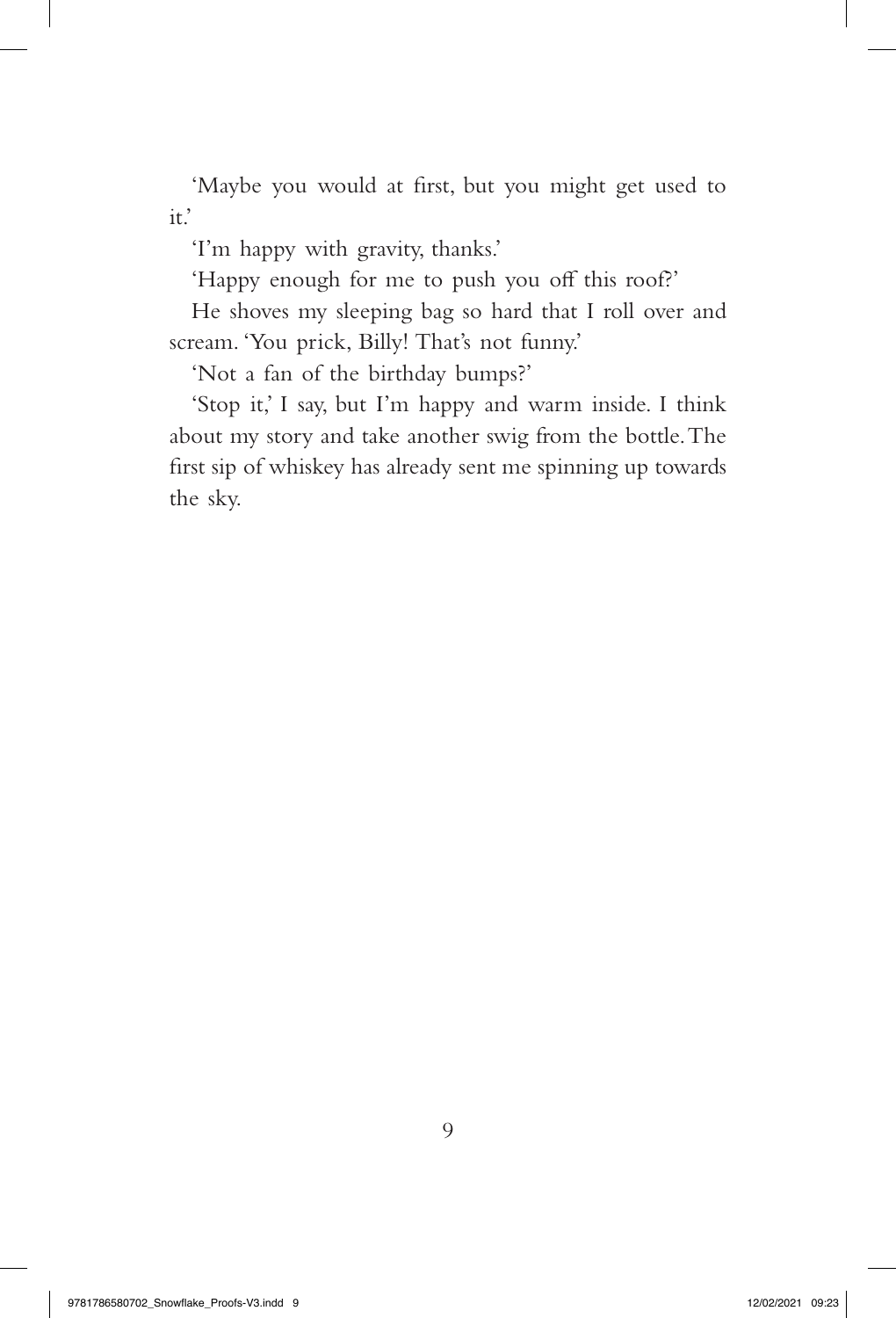$\overline{\phantom{a}}$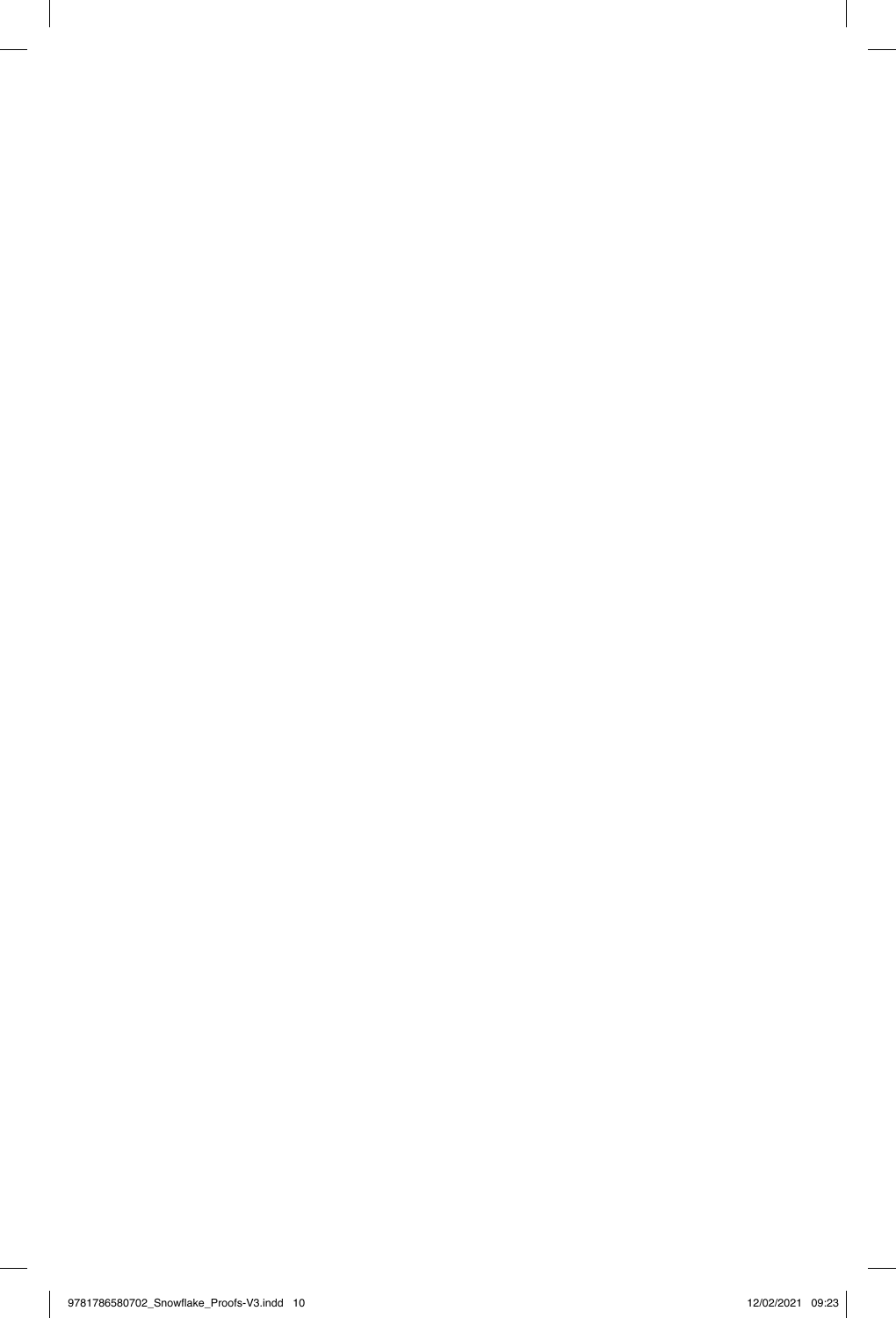### **Commuter**

It's my first day of university and I've missed the train. Billy insisted that I'd make it. He was late finishing up the milking before dropping me off at the station. So now I'm going to be late. I don't know what I'm late for, exactly. Maybe I should try and make friends. I'm nervous that all the good ones will be gone by noon. It's orientation week and I have seen films set on college campuses. If I'm going to bump into my future best friend or lover, it will happen on my first day.

I've only ever been to Dublin in December. Billy brings me up to see the Christmas lights every year. My first memory of Dublin is waiting to get the bus home from O'Connell Bridge with Billy when I was five or six. When the bus finally came, it was a relief just to get onto it to shelter from the lashing rain and the wind that was turning umbrellas inside out. Billy tapped the driver's window and showed him a ten-euro note. He folded it up and tried to squish it down the coin slot like he was doing a magic trick.

The driver looked at him. 'What am I supposed to do with that?'

Billy took out the note and made way for the passengers behind us to pay their fare. 'Sure you've plenty of change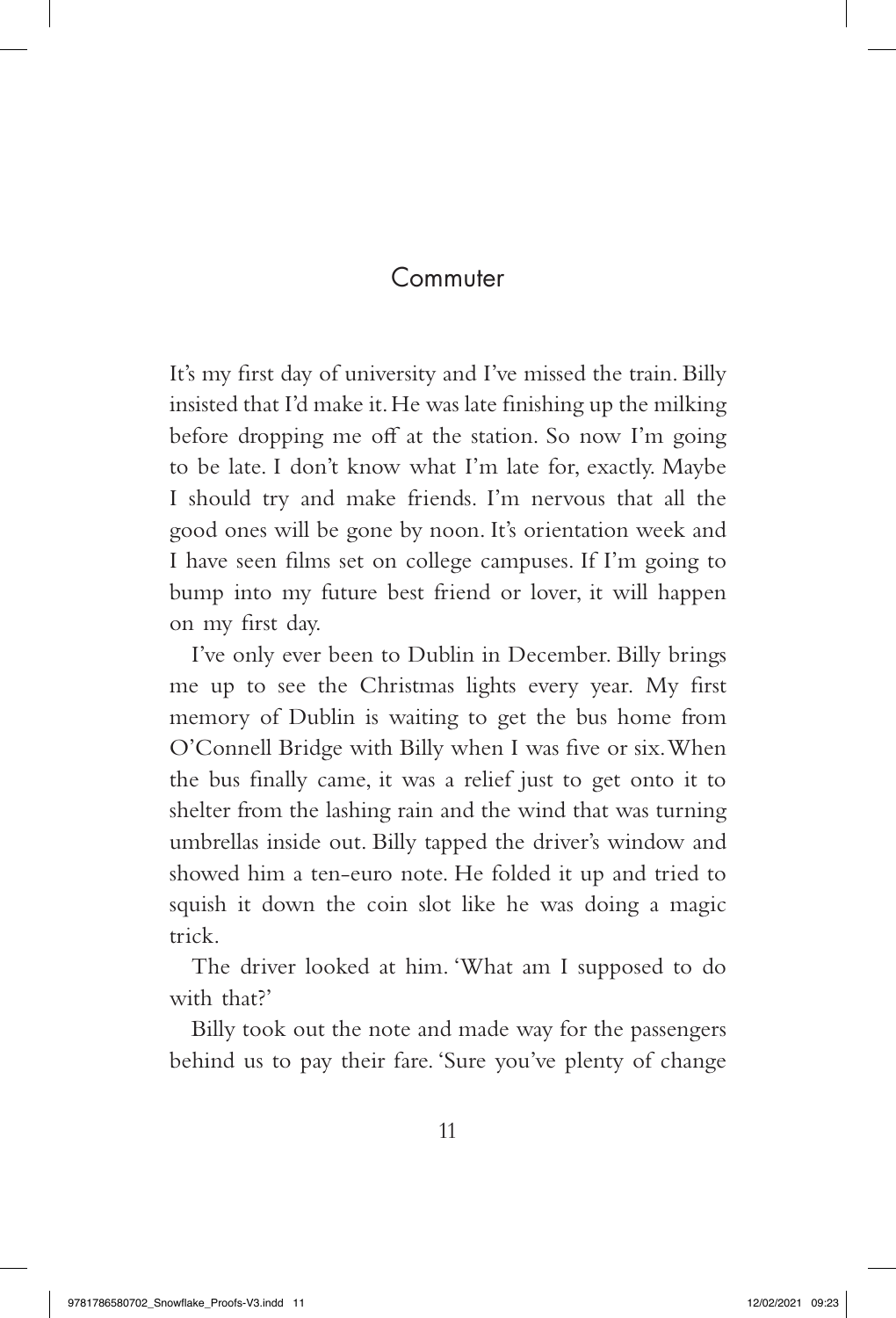there, boss,' he said, nodding at the clinking sound the coins made.

'Do I look like a slot machine?' The driver stared at us until Billy backed away.

We got off the bus and back into the rain. We always got the train after that.

It was strange to see Billy around people he didn't know. He wasn't as sure of himself. When he made me hold his hand, I didn't know if it was for my benefit or his.

Still, we found a way to navigate the city that suited us. The years melt into each other so that they become one: we would stop by the GPO to pay our respects to Cúchulainn and the lads, then walk across the bridge and up through Dame Street as far as Thomas Street to the bakery where a scary woman with a pastry face sold us fifty-cent sausage rolls. Billy once offered a cigarette to a homeless man along the canal. We sat down on a bench with him and had the kind of easy conversation some people make at the church gate after mass.

On Grafton Street, we watched a puppet in the window of Brown Thomas teasing a shoe with a hammer and nail. Toy trains went chugging around their predestined paths. Billy asked me what I wanted to be when I grew up. I pointed at a busker painted as a bronze statue and said I wouldn't mind being one of them because their job was to make people happy. Either that or a priest. He smiled and said, 'Good luck with that.'

Billy always wanted me to apply for Trinity. 'The only college worth going to. Fairly up their own holes though.'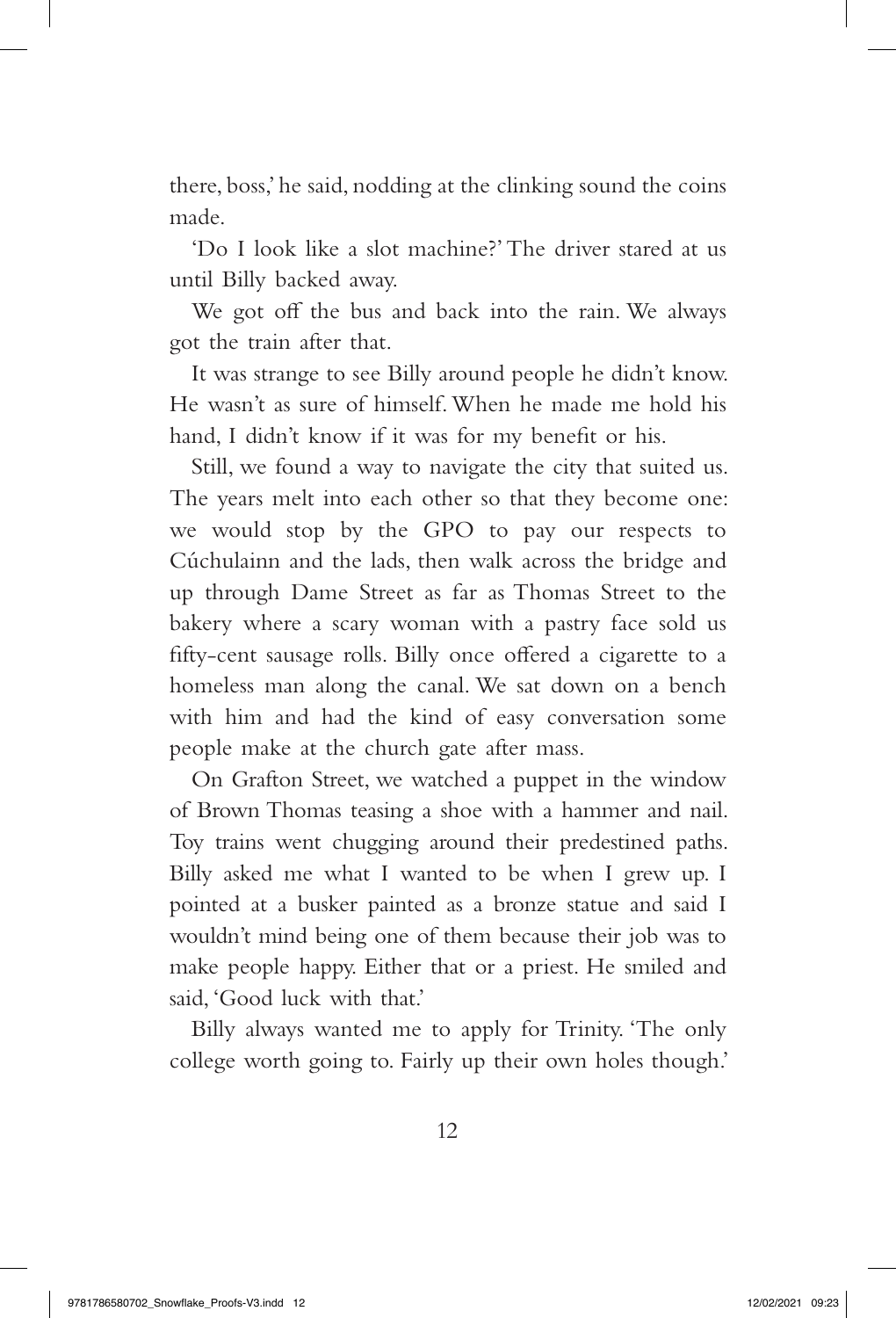He pointed at the high stone walls and spiked railings at the side entrance on Nassau Street but we never went in. I don't think he realised that it was open to the public. I always thought of Trinity as a reverse *Shawshank Redemption* situation*,* where you had to bribe Morgan Freeman with cigarettes and tunnel your way in.

Last year, when my school brought us to a careers fair, Morgan Freeman wasn't manning the Trinity stand. Instead, a grey-faced woman in a navy pantsuit gave me a brochure, eyed my scruffy uniform and told me that it took a lot of brain power to get into Trinity. She was wrong. It didn't take much brain power at all. You don't have to be smart to get into Trinity. You just have to be stubborn.

#### ❅

I lose my ticket on the train up. I only realise this at the ticket barriers at Connolly station. I go over to the box marked INFORMATION and tell the man behind the glass window what happened.

'Where did you get on at?' he asks. 'Maynooth.' 'How much was the ticket?' 'I can't remember.' 'Can I see some identification please?' 'I don't have any.' 'What's your name sweetheart?' 'Debbie. Eh, Deborah White.' 'Are you over eighteen?'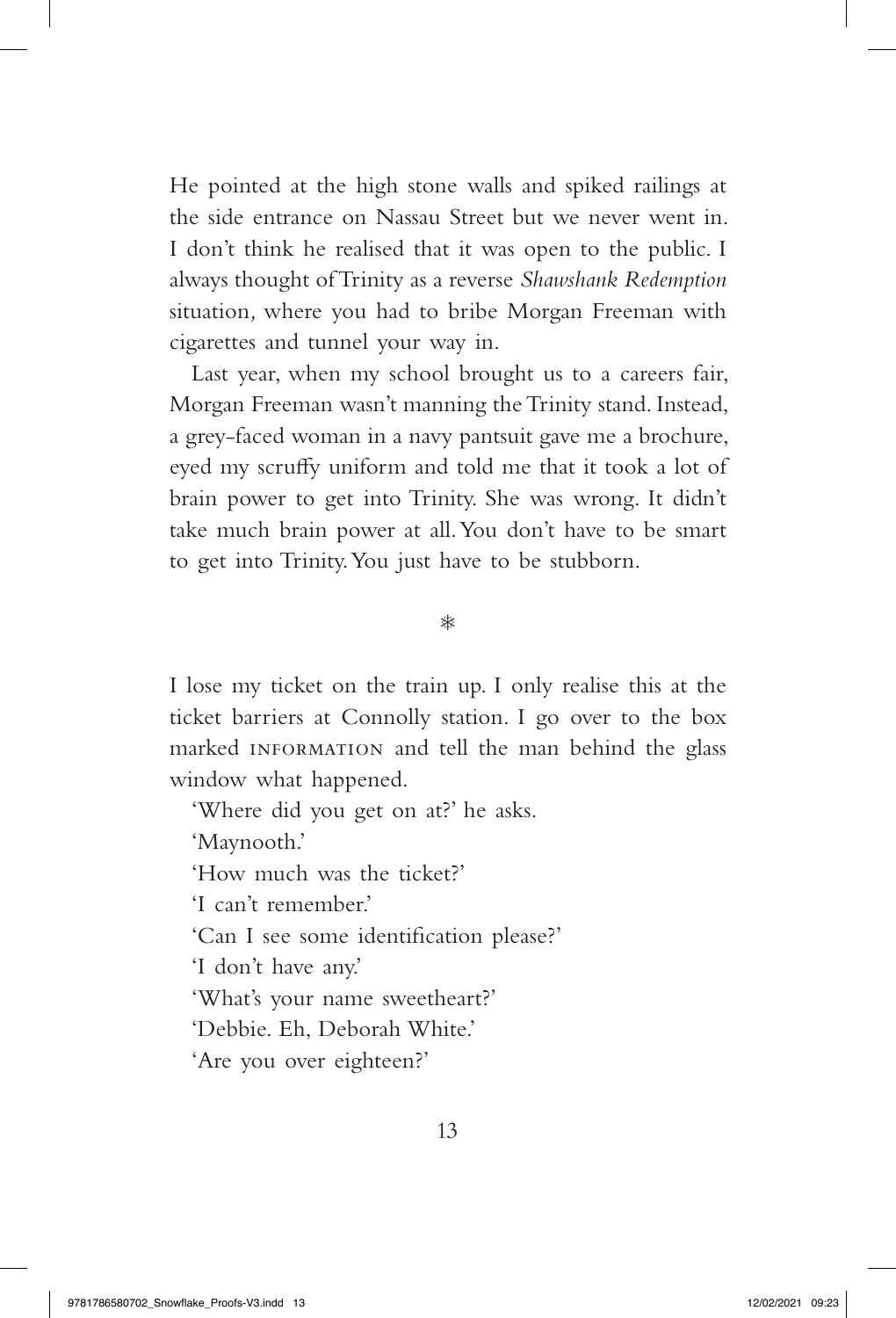'Yeah.'

'Well Deborah, you've got yourself a hundred euro fine.' He points to a small sign at the bottom corner of the window that reads FIXED PENALTY NOTICE and slips me a sheet of paper through the tray. I scan it: *Up to twenty-one days to comply – if the penalty goes unpaid – may be subjected to a court appearance – may face a fine of up to a thousand euros upon conviction.*

'I lost my ticket,' I say.

'Love, if you bought the ticket you'd remember how much it cost'

'But I genuinely can't.'

'I don't know that. Show your fine to yer man at the barrier there and he'll let you through.'

### ❅

I enter Dublin on my own for the first time as a convicted criminal.

❅

I find myself following a woman on her way to work. She is wearing a pair of runners with a pencil skirt and tights, takeaway coffee in one hand, briefcase in the other. She's walking as if she's trying to catch up with the rest of the day. I keep my distance a few paces behind her. We cross a wide bridge that vibrates under the weight of all our footsteps, bouncing under our feet as though it's trying to cheer us up.

I get as far as O'Connell Street before I pluck up the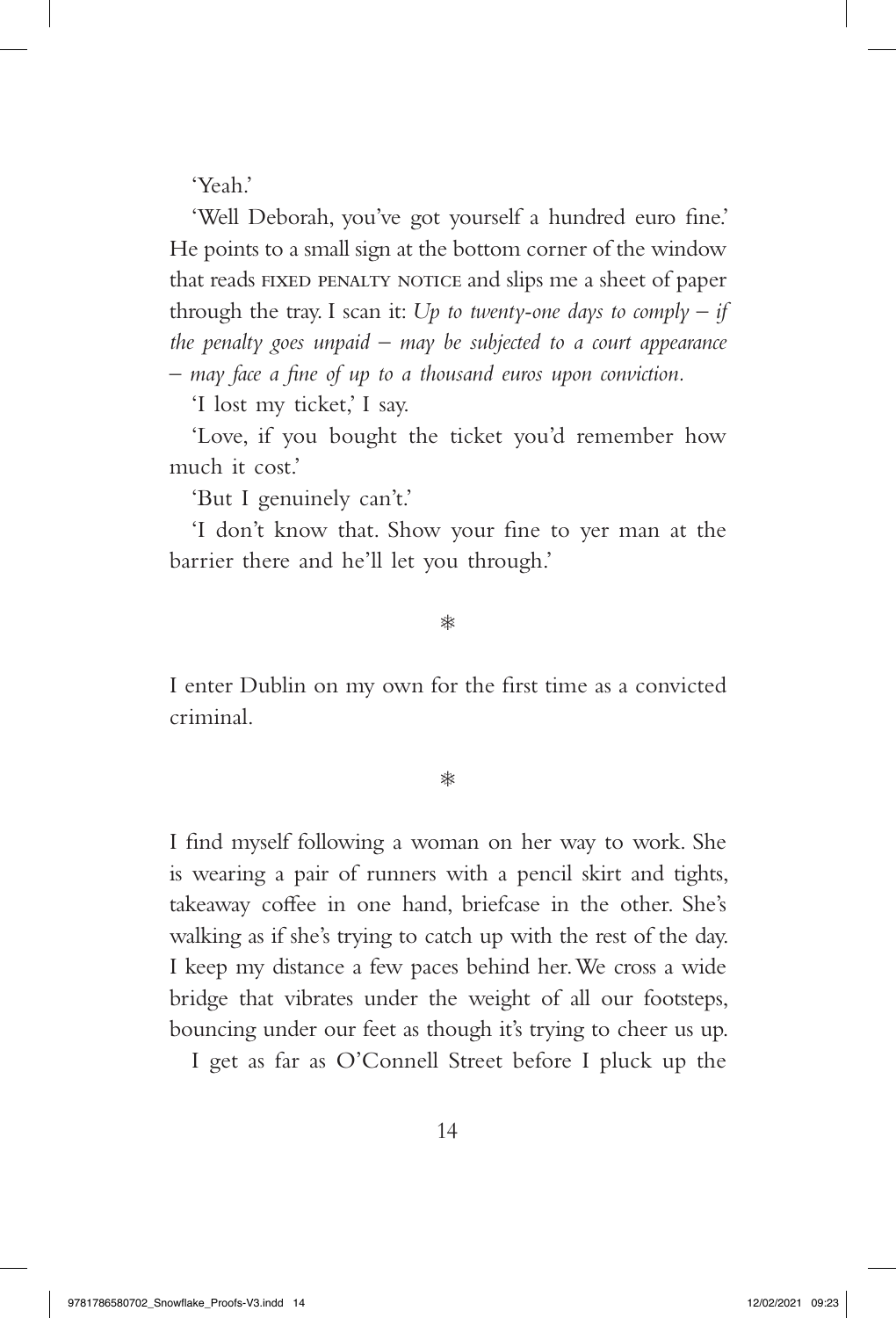courage to ask a guard to point me in the direction of Trinity. He laughs at me and I blush, hating myself. I set off in the direction he sends me with a new resolve to look like I know where I'm going.

I wait by the railings at the front gate for a while before entering. I watch people going in and out of the mouse-hole that leads into the college and wonder why they made the entrance so tiny. It reminds me of a disturbing episode of *Oprah* I eavesdropped on when I was six years old. When my grandad was alive, daytime TV was his kryptonite. After eating his dinner in the middle of the day, he'd sit down and watch either *Oprah*, *Judge Judy* or Anne Robinson on *The Weakest Link*. On this particular episode of *Oprah*, a psychologist with floppy hair said that walking through doorways causes a brief lapse in memory. The audience of women gasped and nodded, remembering the times they left a room to do something only to stand there cluelessly scratching their heads.

I refused to leave the sitting room, convinced that now that I knew what the doorways were up to, they would wipe my memory clean. I clung to the armchair, burying my head in the crease of the cushions, kicking and biting Mam's hands when she tried to pull me up. In the evening, I gave up the fight and she dragged me into the kitchen to eat my tea. I crossed the threshold wondering how long it would take for me to forget who I was.

This doorway feels like it has the power to do something similar. It doesn't matter who I am. Once I walk through that door I will be changed. I'm not prepared for this. It feels like I should have a funeral for myself.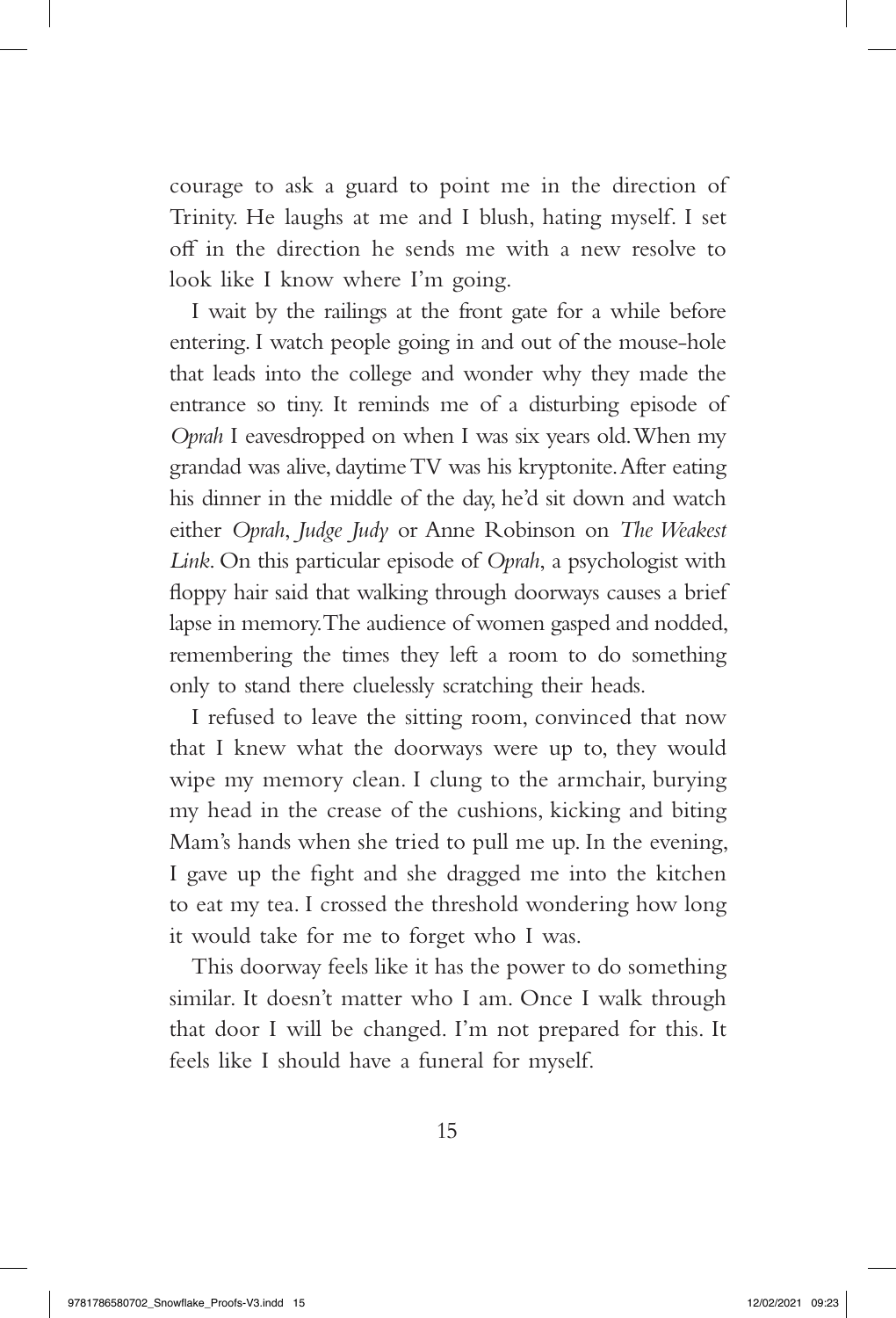I make it look like I'm waiting for someone in case anyone is watching me. I look at my phone and my watch and scan the curious parade that passes by. Androgynous grunge, preppy blazers, cropped capri trousers, Abercrombie and Fitch jumpers, Ralph Lauren T-shirts, tote bags adorned with badges for obscure political campaigns.

A girl wearing a yellow raincoat gets off her bike. It's one of those vintage bicycles with a wicker basket at the front. I have no idea how she is pulling off the raincoat. Black hair. Fringe. Freckles. Nose-piercing. She looks happy – excited, but not in an embarrassing way.

I am wearing my best pair of jeans and one of Billy's check shirts with the cuffs rolled up. I look like I'm going out to dig potatoes. I watch the girl disappear through the hole to the entrance into the front square. I take a deep breath and follow her.

❅

Standing under the banner that heralds Freshers' Week, I am painfully aware of how fresh I am. I don't know what I was expecting – maybe a designated corner for the purpose of making friends. I'm used to knowing a person's name, their dog and what their da is like drunk before I risk speaking to them. There are stalls and tents full of people who seem to know each other already. English accents clip the cobblestones. I wander around like a self-conscious ghost waiting for someone to notice me.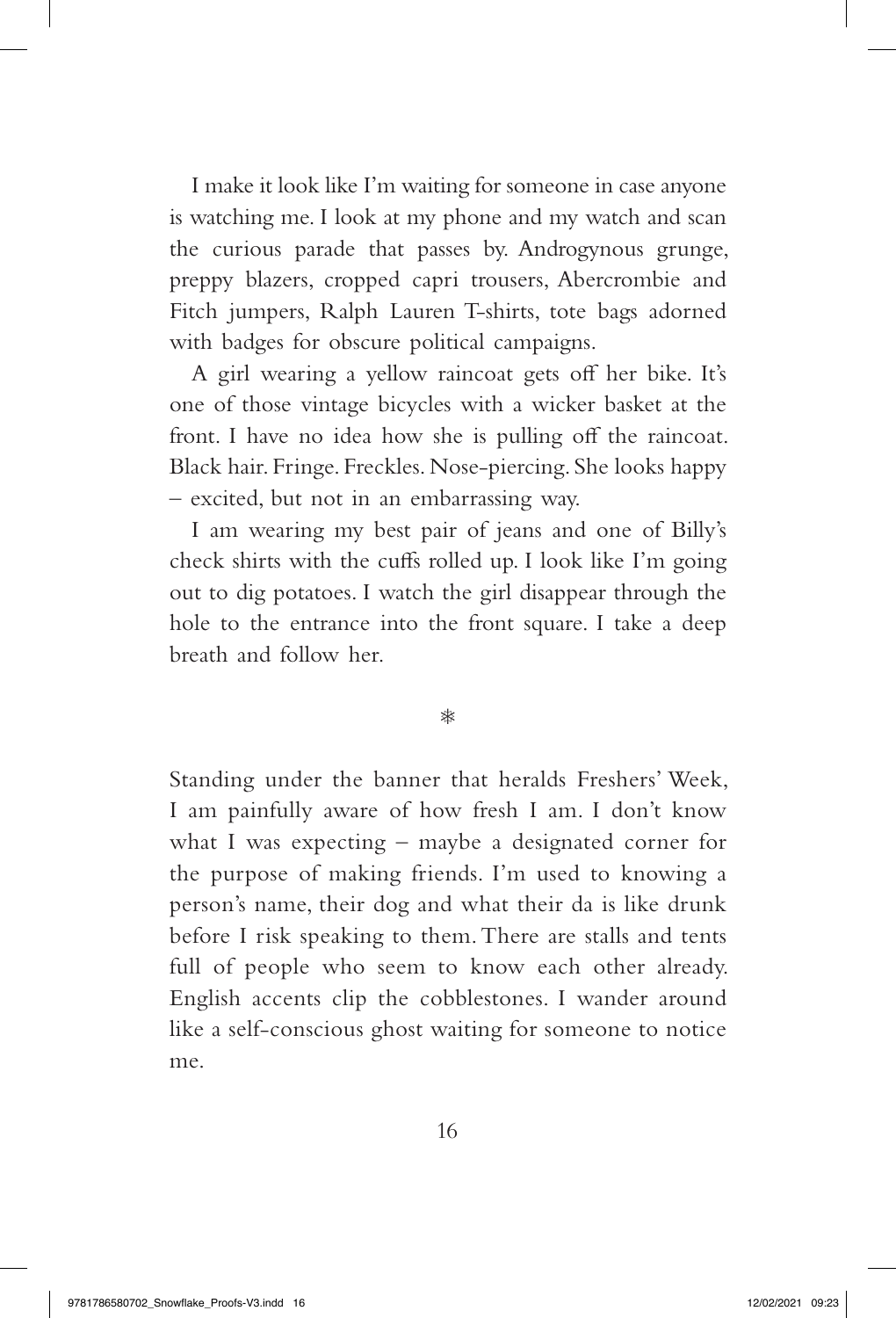'Hello!'

'Jesus.'

'Sorry, I didn't mean to frighten you.' A bearded avocado is talking at me. 'I'm with the Vegan Soc and we are playing a word association game to try and debunk the myths surrounding veganism. So, like, if I say vegan, what's the first thing you think of?'

'Hitler'

'Excuse me?'

'Hitler was a vegan. At least, people say he was. It was propaganda, probably. Or bullshit.'

'OK, interesting. You still associate the term with that factoid even though it was proven to be false.'

'Something about Hitler sticks in the mind.'

'Would you ever consider going vegan?'

'I don't know. I live on a dairy farm.'

'Dairy farming takes babies away from their mothers,' he says. I can't tell if he's joking or serious. 'Cows have been modified over centuries for human consumption. They are Frankenstein's monsters, every single one of them.'

'But Frankenstein only had one monster,' I say.

He pauses to think about this for a moment until he comes to a conclusion in his head. 'Exactly,' he says, pointing his finger at me as though he has crossed a finishing line and won the conversation.

'What's your name?' I try.

'Ricky.'

'Ricky,' I repeat. 'I'll try to remember that.'

'You won't.' Ricky looks like he is going to say something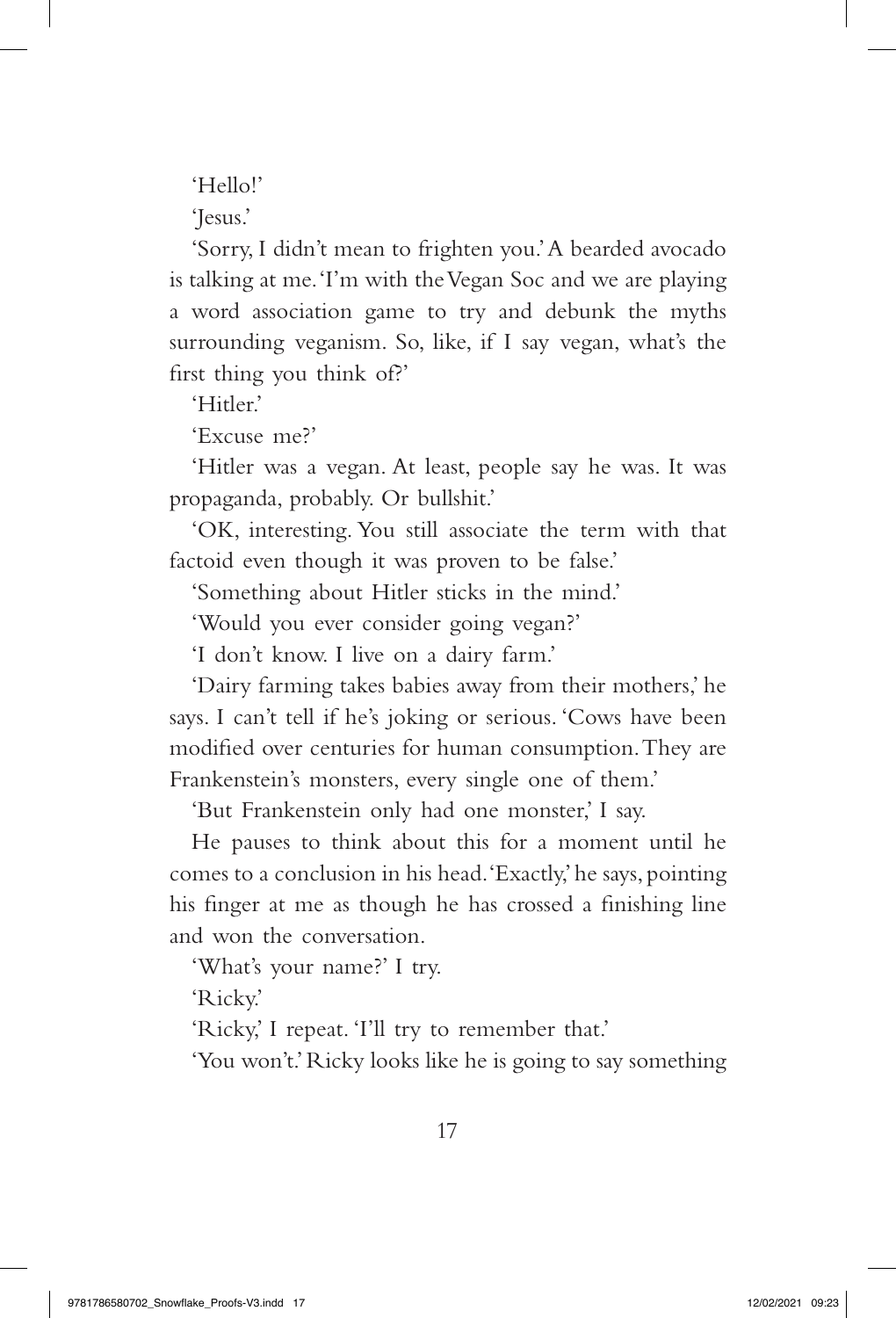and then stops himself. 'Go vegan,' he says instead, and fistpumps the air.

❅

I join the end of a queue to look like I'm doing something.

'Is this the queue for registration?' The girl in the yellow raincoat is talking to me.

'I think so,' I say.

'Great, I need to do that today. What course are you doing?' she asks.

'English,' I say.

'Oh great, me too. Are you in Halls?'

'Ha?'

'Halls. College accommodation?' she asks.

'No, I live at home. About an hour away.'

'Oh, you're a commuter! How are you finding it?' She says it like she is genuinely interested in my wellbeing.

'Well, I've only done it once so far.'

'Oh right, yeah, that was a stupid question.' She pauses. 'I'm Santy, by the way.'

'Nice to meet you, Santy. You've a cool name.'

'Thanks very much. My parents are big on Greek mythology.'

'Oh.' I've never heard of a Greek called Santy.

'What's your name?' Santy has the type of green eyes I've only seen in music videos.

'Debbie.'

She laughs. 'Sorry, it's just – you just pointed to yourself.'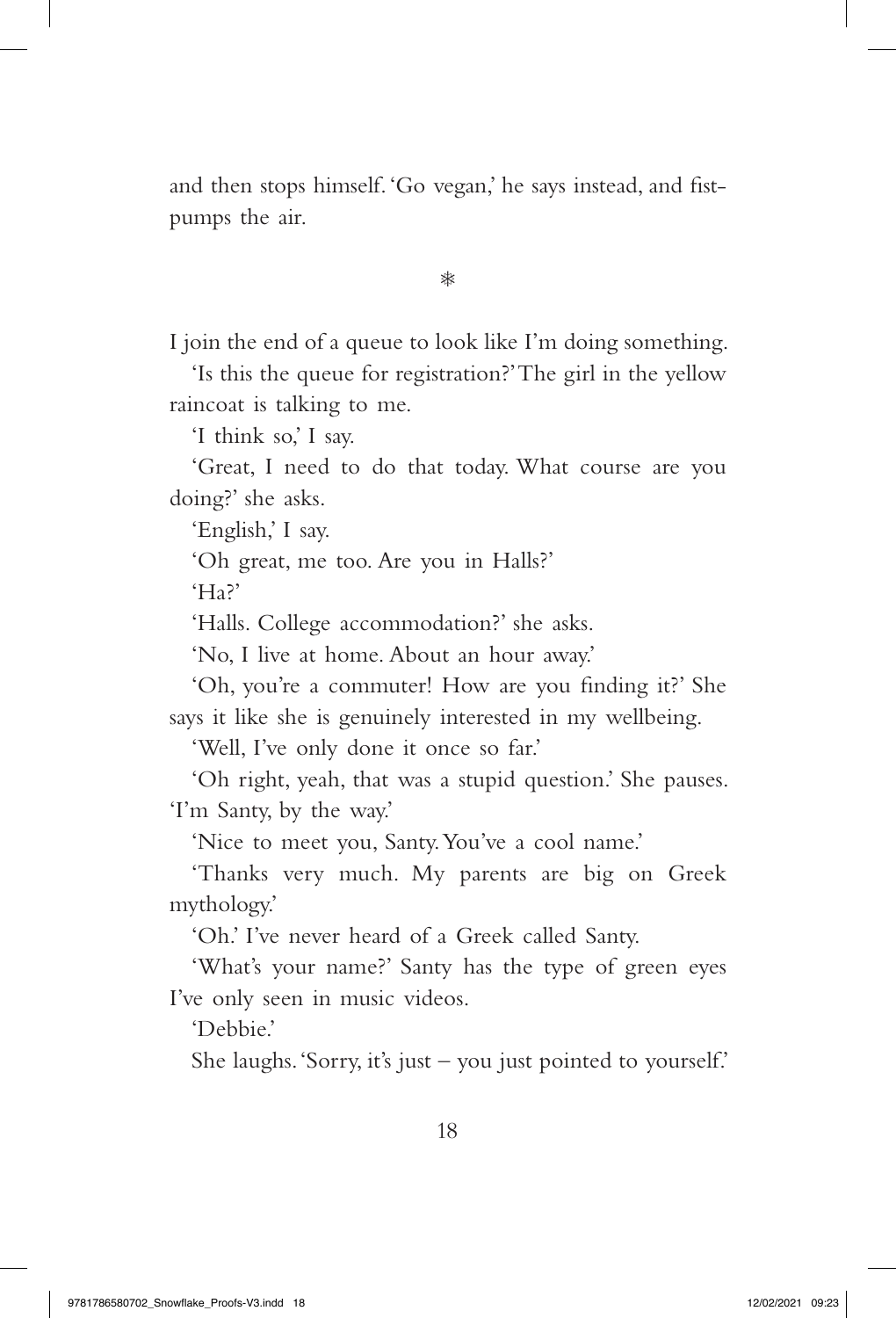'Did I? Sorry, I'm not used to introducing myself.'

Santy is from Dublin, but she doesn't speak like the Dublin kids in the Gaeltacht who sounded so posh they may as well have been foreign. She sounds normal. Grounded. Unspoiled. There has to be something wrong with her.

'Santy!' A girl wearing a beret walks towards us. She is short and stocky, wearing expensive glasses and carrying a brown leather satchel.

'Hiya! Debbie, this is my roomie, Orla. She's from Clare.'

'Nice to meet you,' I say, giving the girl a firm handshake. Anyone else from the country is my competition. There's only room for one gobshite from the back-arse of nowhere. I needn't have worried though. Orla sounds like a member of the royal family.

'What are we doing today?' she asks Santy.

'I need to register,' Santy says.

'Great, me too.' Orla pulls a folder out of her satchel. 'I think I have everything.'

'Are we meant to bring stuff with us?' I ask.

'You don't have the forms?' Orla asks.

'What forms?'

'You're supposed to register online. You got an email.'

'I haven't seen it yet,' I say. 'Our internet at home is shite.'

'Oh dear.' Orla looks embarrassed for me. 'There's really no point in queueing if you don't have the forms.'

Santy tilts her head to the side and looks at me like I'm a stray dog she's found in her back garden. 'It's OK, you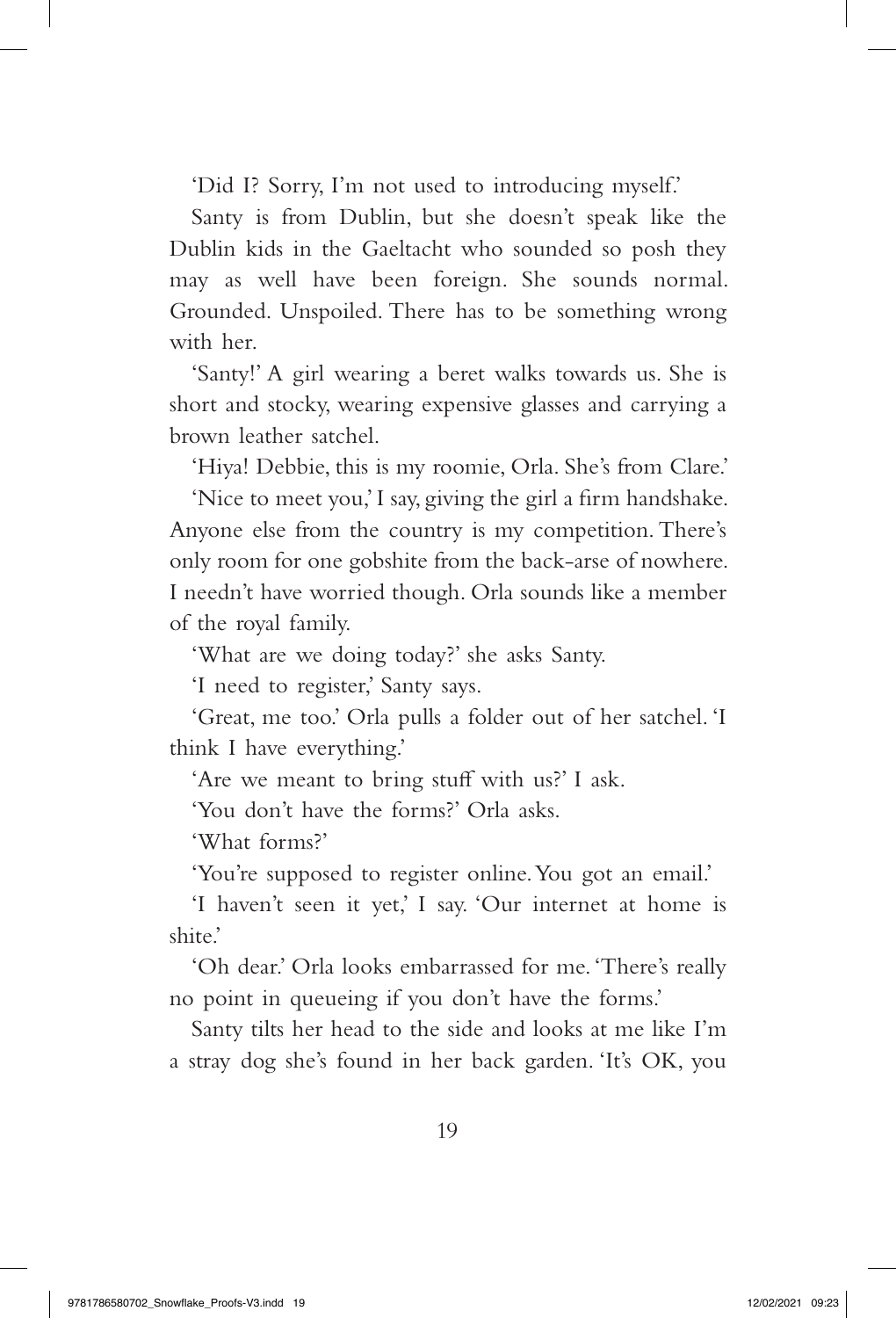can do it any day this week,' she says. 'All they're going to do is give us condoms and a rape whistle.'

'Do the boys get rape whistles too?' Orla wonders.

'I suppose so,' Santy says. 'It would be sexist not to give them to everyone.'

'Do you know where I could find a computer?' I ask.

'Have you checked the library?' Orla clearly thinks I'm an idiot.

'Oh right yeah, sorry,' I say, and apologise my way out of the line.

'It's that way,' Orla says, pointing in the opposite direction. 'Thanks.'

I pretend to walk towards the library. I open up my purse and count up coins to buy a ticket for the train home.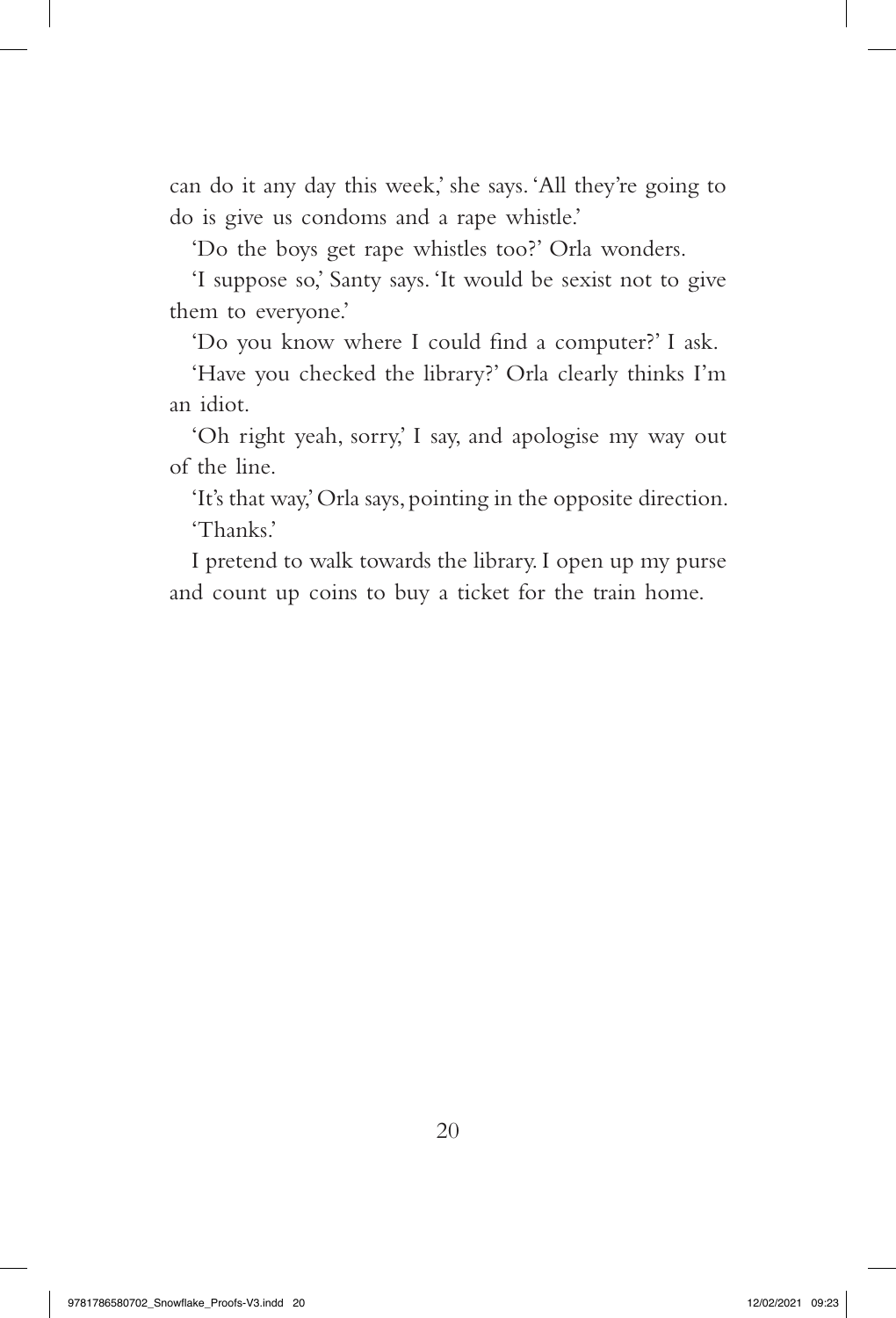# Not Maud Gonne

I dump my bag in the kitchen and go straight out to the yard. I find Billy in one of the pens about to bottle-feed a newborn calf. He clutches a big plastic carton with a tube hanging out of the hole where the lid should be. He sees me watching and takes exaggerated steps as he sneaks up on his victim. She scarpers as soon as he lays a hand on her.

'Come here ya little bollix,' he says, grabbing the calf by the tail and pulling her back to him.

'Bitch,' I correct him. 'She's a girl. It's the same with the cows, you're always calling them bastards but they're women.'

'The day I have to worry about the gender identity of cows is the day I lie down on the flat of my back for a bit of euthanasia.' He shoves the plastic tube into her mouth and down her neck, then turns the bottle upside down and holds it above his head. The beestings trundles out of the bottle into the calf's stomach. I wonder if she is able to taste it.

'You look shook,' Billy says.

'I am.'

'How'd it go today?'

I shake my head and feel myself go red.

'That bad?'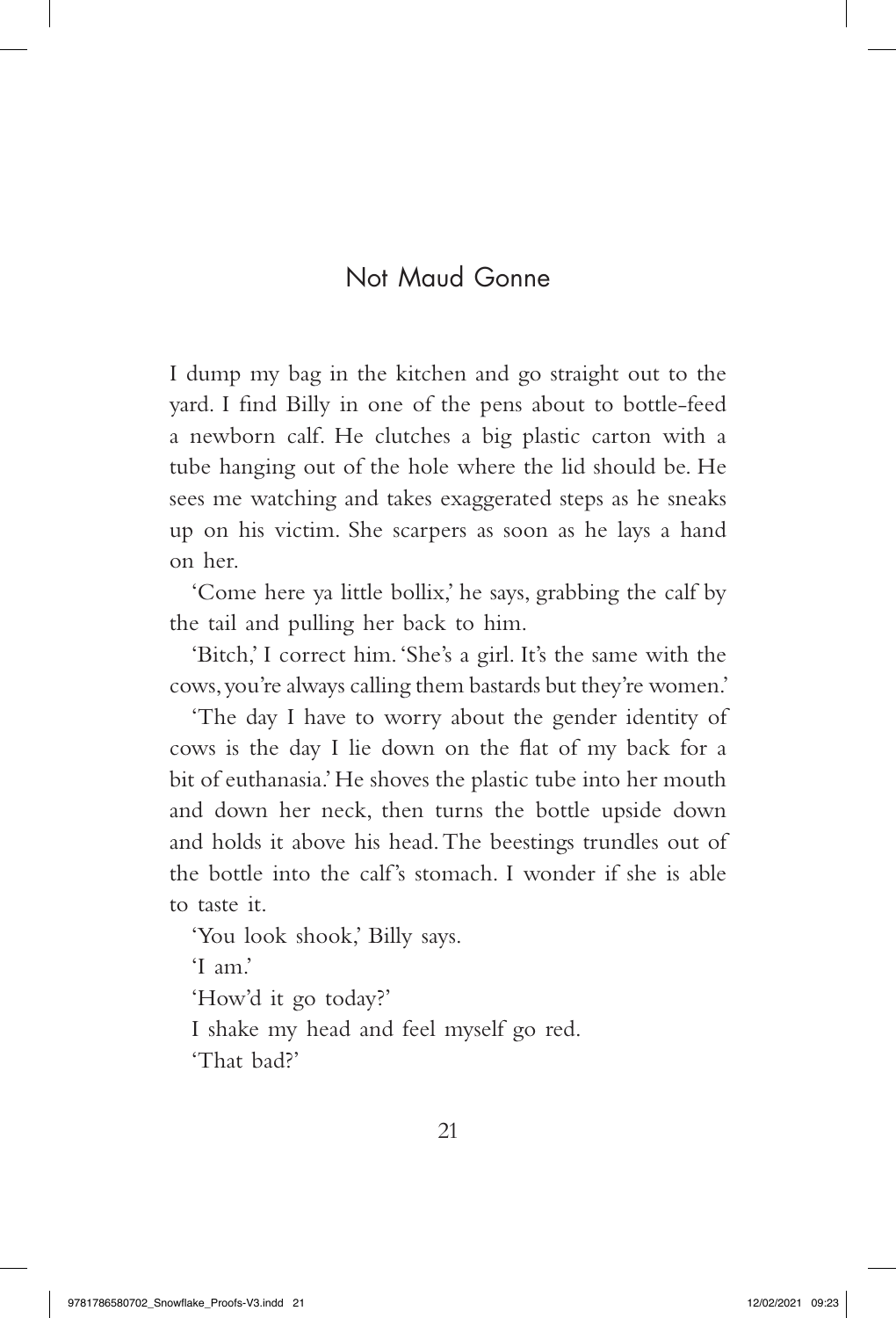'Why did you never tell me there was a Greek called Santy?' I ask.

'Ha?'

'A girl I met. Her name was Santy.'

'Good for her,' he says.

'I thought you knew all of them.'

'The Greeks? A whole ancient civilisation? I'm flattered.' 'You talk about them like you do.'

Billy shoves his cheek out with his tongue like he's trying to work out a sum in his head. 'Let me get this right. You're thick with me for not telling you something I thought you already knew.'

'No, I'm thick with you because you talk like you own everything.'

'Wow-wee. That's some accusation.'

I hop the gate and sit cross-legged in the straw. 'And now I sound like a gobshite.'

'You do. This girl . . . Her name didn't happen to be Xanthe, no? X-a-n-t-h-e. That's a Greek name.'

'Oh fucking hell.' I collapse into the straw. Blood rushes to my head. 'I kept calling her Santa Claus's nickname.'

'Well, now you know.'

'How can I have lived this long without knowing anything?'

'"I know that I know nothing." Socrates. By the way, other people know about him too. I'm not sitting on him.'

I pick up a strand of straw and twirl it in my fingers. It goes from being two blurry strands into one strand when I open and close my left eye. 'I hate being stupid.'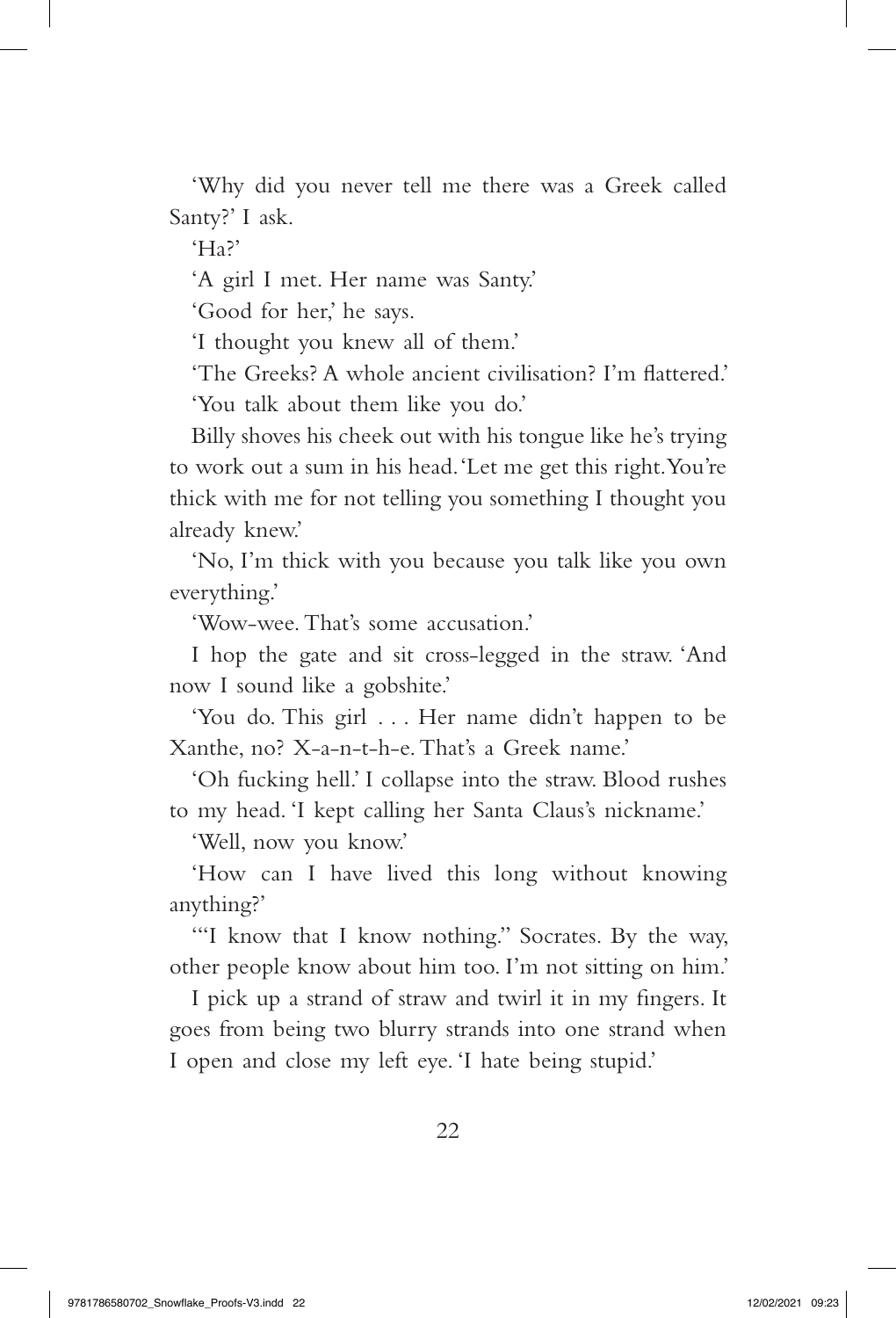'You're not stupid. Just, maybe, naïve?'

'Well, that's condescending.'

'There's nothing condescending about it. Naïve is a great word. You should look it up.'

'Give it a rest.'

'Naïf, from *nativus* meaning natural or innate. It has the same roots as the French verb naître – to be born.' He pulls the tube out of the calf's mouth. It trails across the straw like an umbilical cord. 'We're all naïve. There's no other option.'

'It must be exhausting being so profound.'

'I've taught you everything I know,' he says, clanking the gate open.

'I think that's the problem.'

'Are you making me my tea?'

'Do I have a choice?'

I hold out my hand and he pulls me up from the straw.

Outside the shed, we pass three dead calves piled on top of each other.

'Notice anything strange about that one?' Billy says, poking the one in the middle.

'It's dead?'

He turns the calf over with his boot. 'Its legs are in the middle of his belly.'

'It's like Chernobyl out here,' I say. 'What was wrong with the other two?'

'They were too big. The bull gives calves too big for the girls to push out. I did my best but those are the casualties.'

'Oh.' I nod, and try to be in control of how I feel about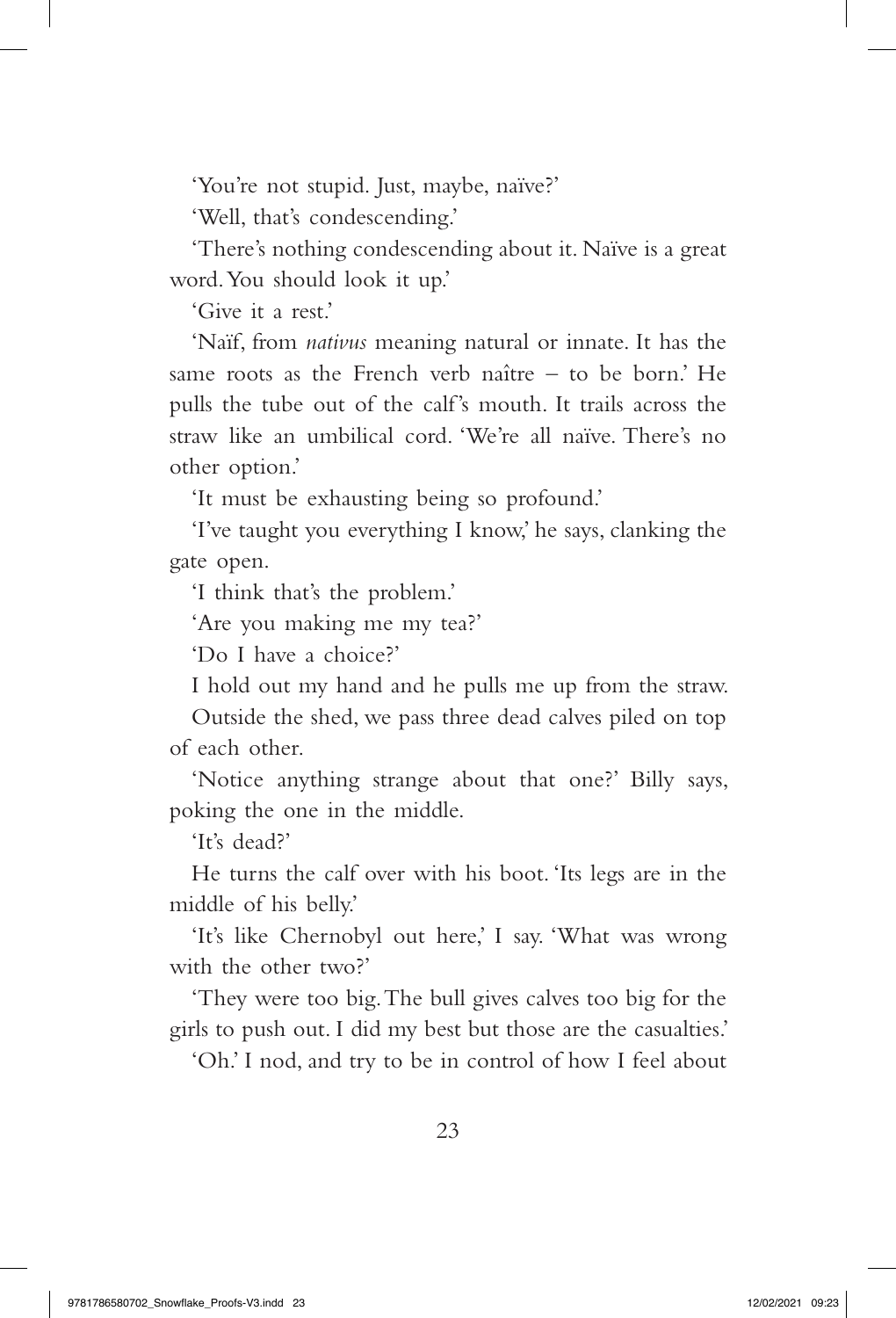that piece of information, as though knowing something about the problem could lessen it somehow.

❅

I take out ham, tomatoes and butter from the fridge and toss them onto the table.

'When I say vegan, what's the first word you think of?' I ask.

'Hitler,' Billy says.

'Same.'

'Although, he probably wasn't.'

'Yeah, I know.'

I start chopping the cherry tomatoes in half. 'I didn't apply for my grant on time.'

'Why's that?'

'I'm allergic to reality.'

'You're going to have to get over that. Is there a way I can pay your fees for this year?'

'You can't afford to be doing that.'

He fills up the kettle by the snout. 'You can't afford not to go to college. You want out of here.'

'I'm not ready.'

'What do you mean you're not ready? You should be itching to get out.'

'Well, I'm not,' I say. 'We don't even have proper internet.'

'I can't really get a signal from the roof of my yoke,' Billy says.

'I've no money to get a laptop.'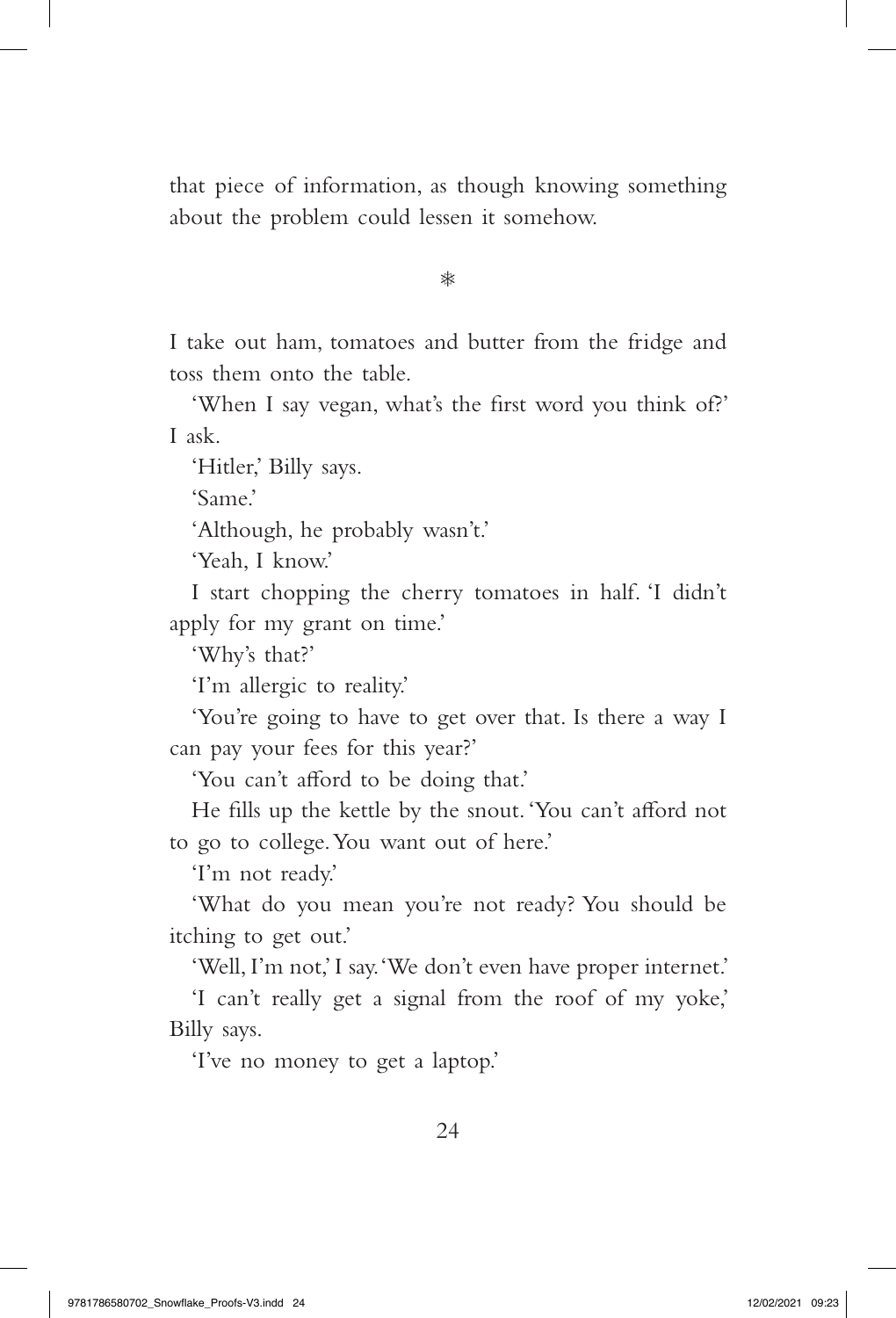'Is that what this is about? You can't go to college because our broadband is shite?'

'It's not just that, it's loads of things. Like, who's going to look after Mam?'

'That's not your job.'

'See you say that, but someone has to keep an eye on her. That someone is not you.'

'To be fair now, you're not great at it either.' He sits down at the table. 'Since when were you Mother Teresa? You're looking for excuses to stay when you should be raring to get out of here.'

'Just for the year. I'll take a year out. I can defer my course and go back next year. Do it properly.'

'There's never a right time to start anything.'

'There is. I want to live in town.'

'Hang on.' He puts his hand up and swallows his gobful of sandwich. 'Let me get this straight. You come home traumatised after spending a few hours in the place, and now you want to move there?'

'I'll apply to stay in college accommodation.'

'In a city that just scared the shite clean out of you.'

'I'll save up this year. You don't have to pay me as much as James.'

'No fear of that. I don't pay him enough for all the work he does in the yard, never mind the time he spends babysitting your mother. That's all done pro-bono.'

'Just give me enough to move out next year.'

'To throw away on paying rent to live in a box in town?' 'It's what people do,' I say.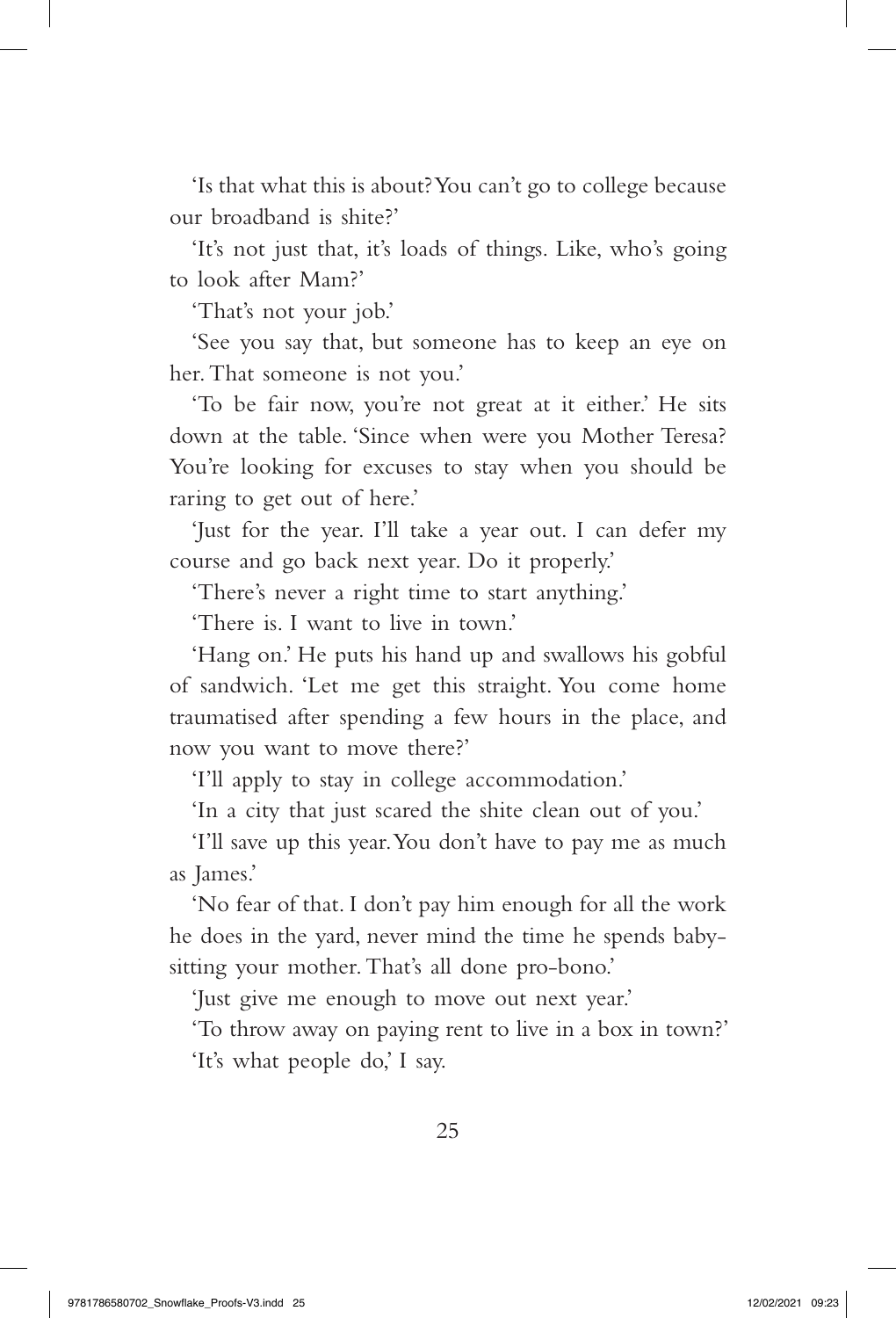He licks his index fingers and picks up the crumbs of brown bread like a child. 'I'll see about getting you a caravan.'

'Is that a yes then?' I ask.

'It's a fart in the wind is what it is.'

'Well, I'm not going back anyway. I can't.'

'You can and you will.'

'You can't make me.'

'Ah Jesus, Debs, listen to yourself. Do you realise how spoilt you sound? A day in Dublin has done this to you.'

I hold back my head, trying to force the tears back down. I've always cried easily. I hate myself for it, which makes me cry even more. I let out a few sniffles.

Billy sighs, embarrassed by my tears. 'Come on now, less of that. Chin up, snowflake.'

'Don't call me that.'

'*Don't call me that,'* he mocks me.

'You're such a child,' I say, but it's done the trick. I've stopped crying. I wipe the tears away with the sleeves of my shirt.

'Debs.' He waits until I look at him. 'The city frightens you. Don't let that stop you. Get to know it.'

'Do you know that my only experience of town is hanging around Collins Barracks and the GPO with you?' I ask.

'My stint at trying to radicalise you. You're no Maud Gonne.'

'Neither was she. An English-born Irish revolutionary muse. How'd she swing that one?' I dunk a fig roll into my tea.